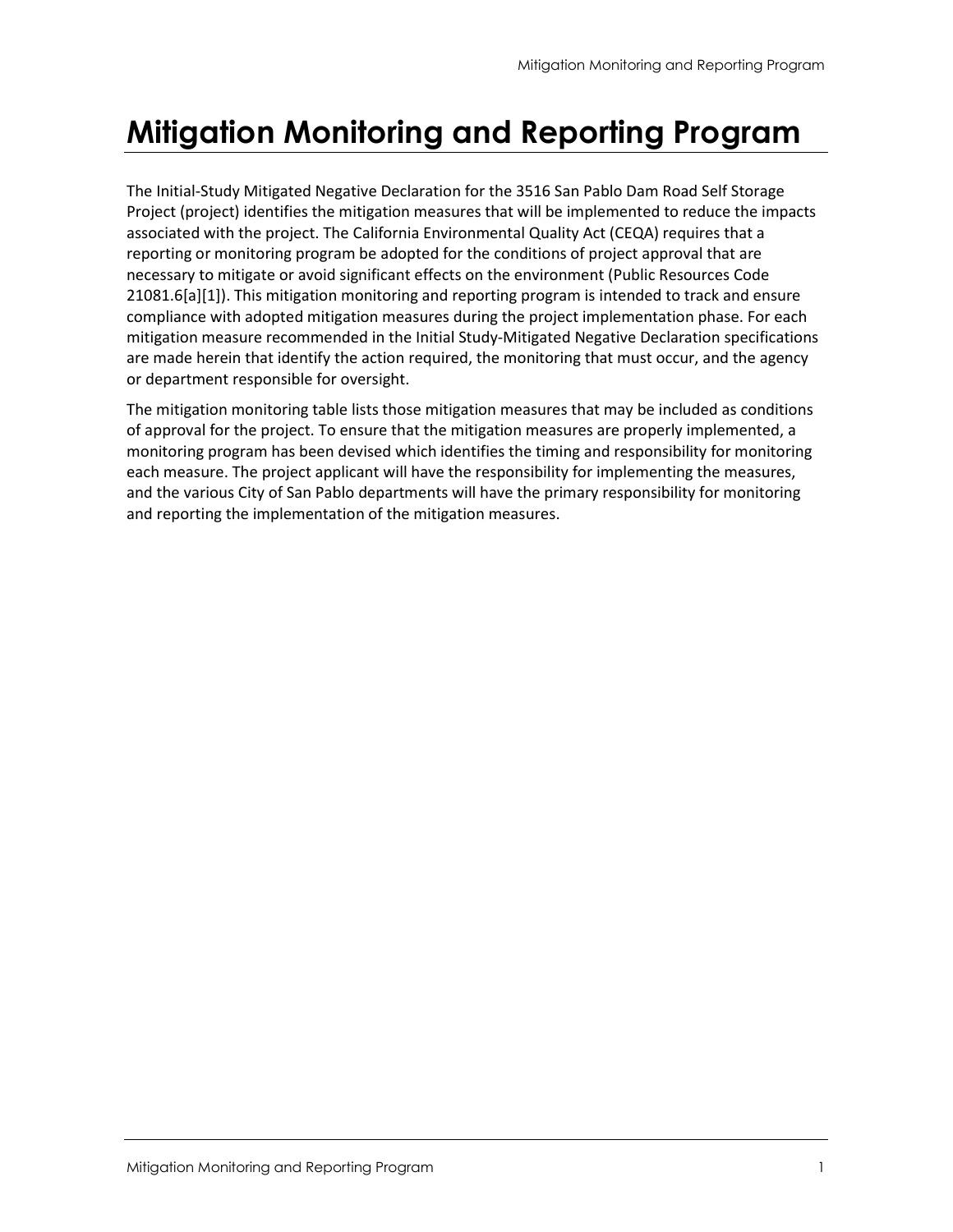| <b>Mitigation Measure/</b>                                                                                                                                                                                                                                                                                                                                                                                                                                                                                                                                                                                                                                                                                                                                                                                                                                                                                                                                                   |                                                                                                                                                                                                                                                                                                                                                                                                  |                                                       | <b>Monitoring</b>        | Responsible                                                                                               |                |      | <b>Compliance Verification</b> |
|------------------------------------------------------------------------------------------------------------------------------------------------------------------------------------------------------------------------------------------------------------------------------------------------------------------------------------------------------------------------------------------------------------------------------------------------------------------------------------------------------------------------------------------------------------------------------------------------------------------------------------------------------------------------------------------------------------------------------------------------------------------------------------------------------------------------------------------------------------------------------------------------------------------------------------------------------------------------------|--------------------------------------------------------------------------------------------------------------------------------------------------------------------------------------------------------------------------------------------------------------------------------------------------------------------------------------------------------------------------------------------------|-------------------------------------------------------|--------------------------|-----------------------------------------------------------------------------------------------------------|----------------|------|--------------------------------|
| <b>Condition of Approval</b>                                                                                                                                                                                                                                                                                                                                                                                                                                                                                                                                                                                                                                                                                                                                                                                                                                                                                                                                                 | <b>Action Required</b>                                                                                                                                                                                                                                                                                                                                                                           | <b>Monitoring Timing</b>                              | Frequency                | Agency                                                                                                    | <b>Initial</b> | Date | <b>Comments</b>                |
| <b>Air Quality</b>                                                                                                                                                                                                                                                                                                                                                                                                                                                                                                                                                                                                                                                                                                                                                                                                                                                                                                                                                           |                                                                                                                                                                                                                                                                                                                                                                                                  |                                                       |                          |                                                                                                           |                |      |                                |
| <b>AQ-1 Low-Emitting Construction Equipment</b>                                                                                                                                                                                                                                                                                                                                                                                                                                                                                                                                                                                                                                                                                                                                                                                                                                                                                                                              |                                                                                                                                                                                                                                                                                                                                                                                                  |                                                       |                          |                                                                                                           |                |      |                                |
| The contractor shall submit a construction<br>management plan to the City of San Pablo for<br>review and approval prior to issuance of<br>construction permits. The construction<br>management plan shall demonstrate that off-<br>road equipment used on site to construct the<br>project would include the following:<br>All off-road diesel construction equipment<br>equal or greater than 50 HP shall be<br>equipped with USEPA rated Tier 3 engines<br>at a minimum. Construction equipment<br>equipped with USEPA Tier 4 (interim or<br>final) rated engines would meet this<br>requirement. If Tier 3 rated engines are not<br>commercially available, the use of<br>alternatively fueled (i.e., non-diesel)<br>equipment may suffice, as long as an<br>overall average fleet reduction of two<br>percent below NO <sub>x</sub> emission levels<br>estimated can be demonstrated for the<br>standard fleet mix in the California<br><b>Emissions Estimator Model</b> | 1. Submit a construction management<br>plan to the City.<br>2. Off-road equipment used on site<br>shall include the following:<br>Equipment equal or greater than<br>٠<br>50 HP shall be equipped with<br><b>USEPA rated Tier 3 engines</b><br>If Tier 3 engines are not<br>$\blacksquare$<br>commercially available, the use<br>of alternatively fueled (non-<br>diesel) equipment may suffice. | 1. Prior to issuance<br>of construction<br>permits.   | Prior to<br>construction | City of San<br>Pablo<br>Community<br>Development<br>Department,<br>and On-Site<br>Construction<br>Manager |                |      |                                |
| <b>Biological Resources</b>                                                                                                                                                                                                                                                                                                                                                                                                                                                                                                                                                                                                                                                                                                                                                                                                                                                                                                                                                  |                                                                                                                                                                                                                                                                                                                                                                                                  |                                                       |                          |                                                                                                           |                |      |                                |
| <b>BIO-1 Nesting Bird Avoidance and Minimization Efforts</b>                                                                                                                                                                                                                                                                                                                                                                                                                                                                                                                                                                                                                                                                                                                                                                                                                                                                                                                 |                                                                                                                                                                                                                                                                                                                                                                                                  |                                                       |                          |                                                                                                           |                |      |                                |
| Project construction shall be conducted<br>outside of the nesting season to the extent<br>feasible (September 1 to January 31). If                                                                                                                                                                                                                                                                                                                                                                                                                                                                                                                                                                                                                                                                                                                                                                                                                                           | 1. A qualified biologist shall conduct a<br>pre-construction nesting bird<br>survey no more than 14 days prior                                                                                                                                                                                                                                                                                   | 2. 14 days prior to<br>construction<br>occurring from | Prior to<br>construction | City of San<br>Pablo<br>Community                                                                         |                |      |                                |

- vegetation removal or initial grounddisturbing activities are conducted during the nesting season, a qualified biologist shall conduct a pre-construction nesting bird survey no more than 14 days prior to
- to vegetation removal or initial ground disturbance
- 2. Submit report of preconstruction surveys to the City
- September 1 to January 31 3. Within 30 days of report

completion

Development Department, and On-site Construction Manager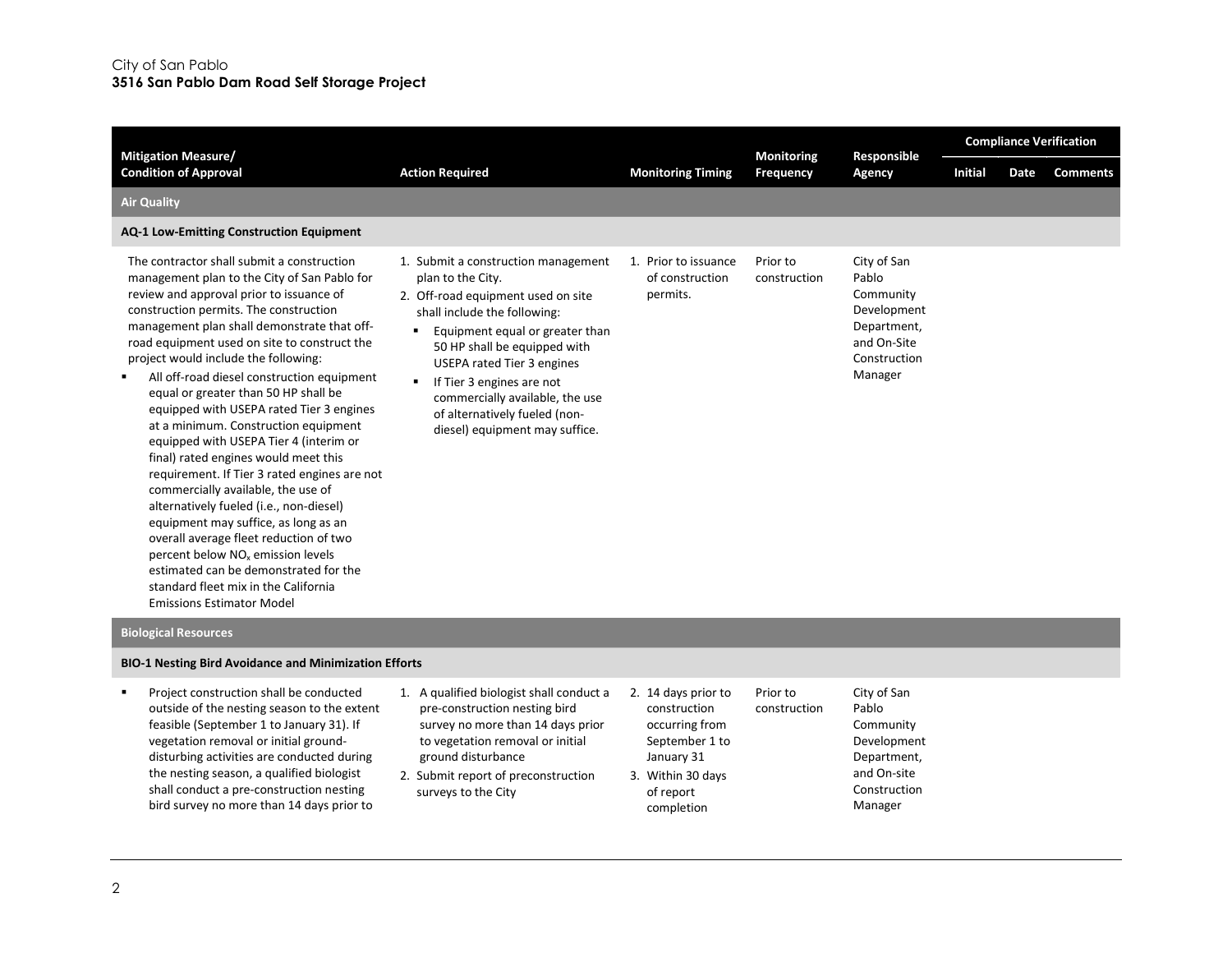| <b>Mitigation Measure/</b>                                                                                                                                                                                                                                                                                                                                                                                                                                                                                                                                                                                                                                                                                                                                                                                                                                                                                                                                                                                                                                                                                                                                                                                                                                                                                                                                                                                                                                                                                                                                                                                                                                                                              |                                                                                                         |                                                                                                                                           | <b>Monitoring</b> | Responsible |                |      | <b>Compliance Verification</b> |
|---------------------------------------------------------------------------------------------------------------------------------------------------------------------------------------------------------------------------------------------------------------------------------------------------------------------------------------------------------------------------------------------------------------------------------------------------------------------------------------------------------------------------------------------------------------------------------------------------------------------------------------------------------------------------------------------------------------------------------------------------------------------------------------------------------------------------------------------------------------------------------------------------------------------------------------------------------------------------------------------------------------------------------------------------------------------------------------------------------------------------------------------------------------------------------------------------------------------------------------------------------------------------------------------------------------------------------------------------------------------------------------------------------------------------------------------------------------------------------------------------------------------------------------------------------------------------------------------------------------------------------------------------------------------------------------------------------|---------------------------------------------------------------------------------------------------------|-------------------------------------------------------------------------------------------------------------------------------------------|-------------------|-------------|----------------|------|--------------------------------|
| <b>Condition of Approval</b>                                                                                                                                                                                                                                                                                                                                                                                                                                                                                                                                                                                                                                                                                                                                                                                                                                                                                                                                                                                                                                                                                                                                                                                                                                                                                                                                                                                                                                                                                                                                                                                                                                                                            | <b>Action Required</b>                                                                                  | <b>Monitoring Timing</b>                                                                                                                  | <b>Frequency</b>  | Agency      | <b>Initial</b> | Date | <b>Comments</b>                |
| vegetation removal or initial ground<br>disturbance. Nesting habitat may include<br>shrubs, trees, snags and open ground. The<br>survey shall include all potential nesting<br>habitat in the site and within 100 feet for<br>passerine species, or 500 feet for raptors<br>of the proposed project grading<br>boundaries to identify the location and<br>status of any nests that could potentially<br>be affected by project activities. The<br>project applicant shall submit a report of<br>the preconstruction nesting bird surveys to<br>the City to document compliance within 30<br>days of its completion.<br>If active nests are found within project<br>impact areas or close enough to these<br>areas to affect breeding success, the<br>biologist shall establish a work exclusion<br>zone around each nest that shall be<br>followed by the contractor. Established<br>exclusion zones shall remain in place until<br>all young in the nest have fledged or the<br>nest otherwise becomes inactive (e.g., due<br>to predation). Appropriate exclusion zone<br>sizes vary dependent upon bird species,<br>nest location, existing visual buffers,<br>ambient sound levels, and other factors;<br>an exclusion zone radius should be no<br>smaller than 50 feet (for common,<br>disturbance-adapted species) or as large as<br>500 feet or more for raptors. Exclusion<br>zone size may also be reduced from<br>established levels if supported with nest<br>monitoring by a qualified biologist<br>indicating that work activities outside the<br>reduced radius would not adversely impact<br>the nest. The project applicant shall submit<br>a report of any such exclusion zones to the | 3. Establish work exclusion zones<br>around active nests<br>4. Submit report of work exclusion<br>zones | 4. When active<br>nests are found<br>by a qualified<br>biologist<br>5. Within 30 days<br>of<br>determination<br>by qualified<br>biologist |                   |             |                |      |                                |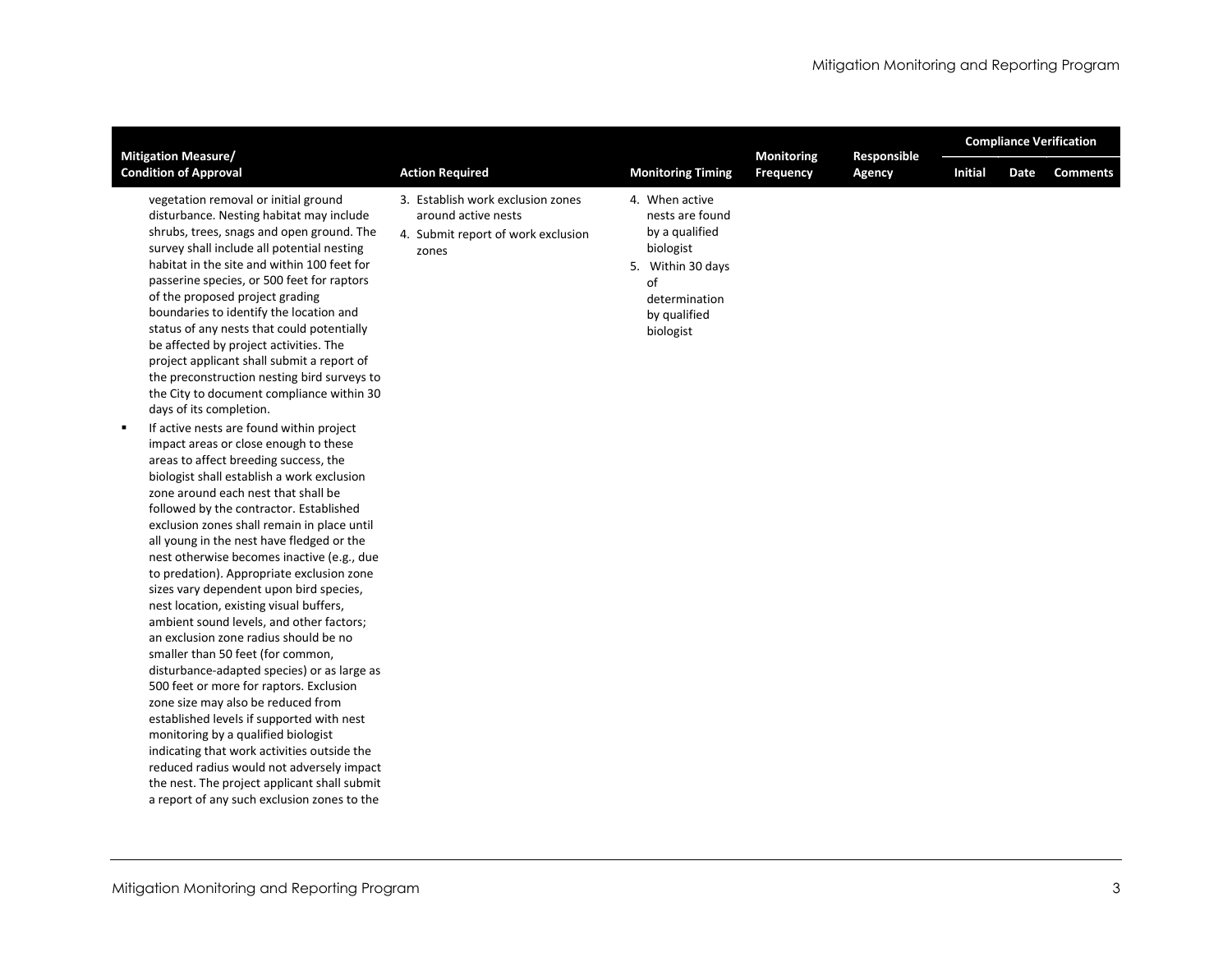| <b>Mitigation Measure/</b>                                                                                                                                                                                                                                                                                                                                                                                                                                                                                                                                                                                                                                                                                                                                                                                                                                                                                                                                                                                                                                                                                                                                                         |                                                                                                                                                                                                                                                                                  |                                                                                                     | <b>Monitoring</b>                          | Responsible                                                                                               | <b>Compliance Verification</b> |      |                 |  |  |
|------------------------------------------------------------------------------------------------------------------------------------------------------------------------------------------------------------------------------------------------------------------------------------------------------------------------------------------------------------------------------------------------------------------------------------------------------------------------------------------------------------------------------------------------------------------------------------------------------------------------------------------------------------------------------------------------------------------------------------------------------------------------------------------------------------------------------------------------------------------------------------------------------------------------------------------------------------------------------------------------------------------------------------------------------------------------------------------------------------------------------------------------------------------------------------|----------------------------------------------------------------------------------------------------------------------------------------------------------------------------------------------------------------------------------------------------------------------------------|-----------------------------------------------------------------------------------------------------|--------------------------------------------|-----------------------------------------------------------------------------------------------------------|--------------------------------|------|-----------------|--|--|
| <b>Condition of Approval</b>                                                                                                                                                                                                                                                                                                                                                                                                                                                                                                                                                                                                                                                                                                                                                                                                                                                                                                                                                                                                                                                                                                                                                       | <b>Action Required</b>                                                                                                                                                                                                                                                           | <b>Monitoring Timing</b>                                                                            | Frequency                                  | Agency                                                                                                    | <b>Initial</b>                 | Date | <b>Comments</b> |  |  |
| City within 30 days of their determination<br>by the qualified biologist.                                                                                                                                                                                                                                                                                                                                                                                                                                                                                                                                                                                                                                                                                                                                                                                                                                                                                                                                                                                                                                                                                                          |                                                                                                                                                                                                                                                                                  |                                                                                                     |                                            |                                                                                                           |                                |      |                 |  |  |
| <b>Cultural Resources and Tribal Cultural Resources</b>                                                                                                                                                                                                                                                                                                                                                                                                                                                                                                                                                                                                                                                                                                                                                                                                                                                                                                                                                                                                                                                                                                                            |                                                                                                                                                                                                                                                                                  |                                                                                                     |                                            |                                                                                                           |                                |      |                 |  |  |
| <b>CUL-1 Unanticipated Discovery of Archaeological Resources</b>                                                                                                                                                                                                                                                                                                                                                                                                                                                                                                                                                                                                                                                                                                                                                                                                                                                                                                                                                                                                                                                                                                                   |                                                                                                                                                                                                                                                                                  |                                                                                                     |                                            |                                                                                                           |                                |      |                 |  |  |
| A Cultural Resources Treatment Plan identifying<br>an archaeologist meeting the Secretary of the<br>Interior's Professional Qualification Standards<br>for archaeology (National Park Service 1983)<br>who will serve as on-call archaeologist shall be<br>prepared and submitted to the City prior to the<br>issuance of any grading permit. If archaeological<br>resources are encountered during ground-<br>disturbing activities, work within 100 feet of the<br>area shall be halted and the designated<br>archaeologist shall be contacted immediately to<br>evaluate the find. If necessary, the evaluation<br>may require preparation of a detailed treatment<br>plan and archaeological testing for CRHR<br>eligibility. If the discovery proves to be eligible<br>for the CRHR and cannot be avoided by the<br>project, additional work, such as data recovery<br>excavation, may be warranted to mitigate any<br>significant impacts to historical resources.<br>Treatment of the resource(s) shall be<br>determined on a case-by-case basis based on<br>the nature of the find and in consultation<br>between the tribes, qualified archaeologist, and<br>lead agency. | 1. Prepare and submit a Cultural<br><b>Resources Treatment Plan</b><br>identifying a qualified archaeologist<br>to the City<br>2. Halt work within 100 feet of any<br>encountered archaeological<br>resources<br>Mitigate any significant impacts to<br>any discovered resources | 1. Prior to<br>issuance of any<br>grading permit<br>2. Immediately<br>3. Throughout<br>construction | Prior to and<br>throughout<br>construction | City of San<br>Pablo<br>Community<br>Development<br>Department,<br>and On-Site<br>Construction<br>Manager |                                |      |                 |  |  |
| <b>Geology and Soils</b>                                                                                                                                                                                                                                                                                                                                                                                                                                                                                                                                                                                                                                                                                                                                                                                                                                                                                                                                                                                                                                                                                                                                                           |                                                                                                                                                                                                                                                                                  |                                                                                                     |                                            |                                                                                                           |                                |      |                 |  |  |

# GEO-1 Floor Slabs

The upper 18 inches of subgrade below soil supported floor slabs shall consist of Low Volume Change (LVC) structural fill. The LVC 1. Utilize LVC structural fill that meets geotechnical report specifications

1. During construction Periodically throughout

City of San Pablo Community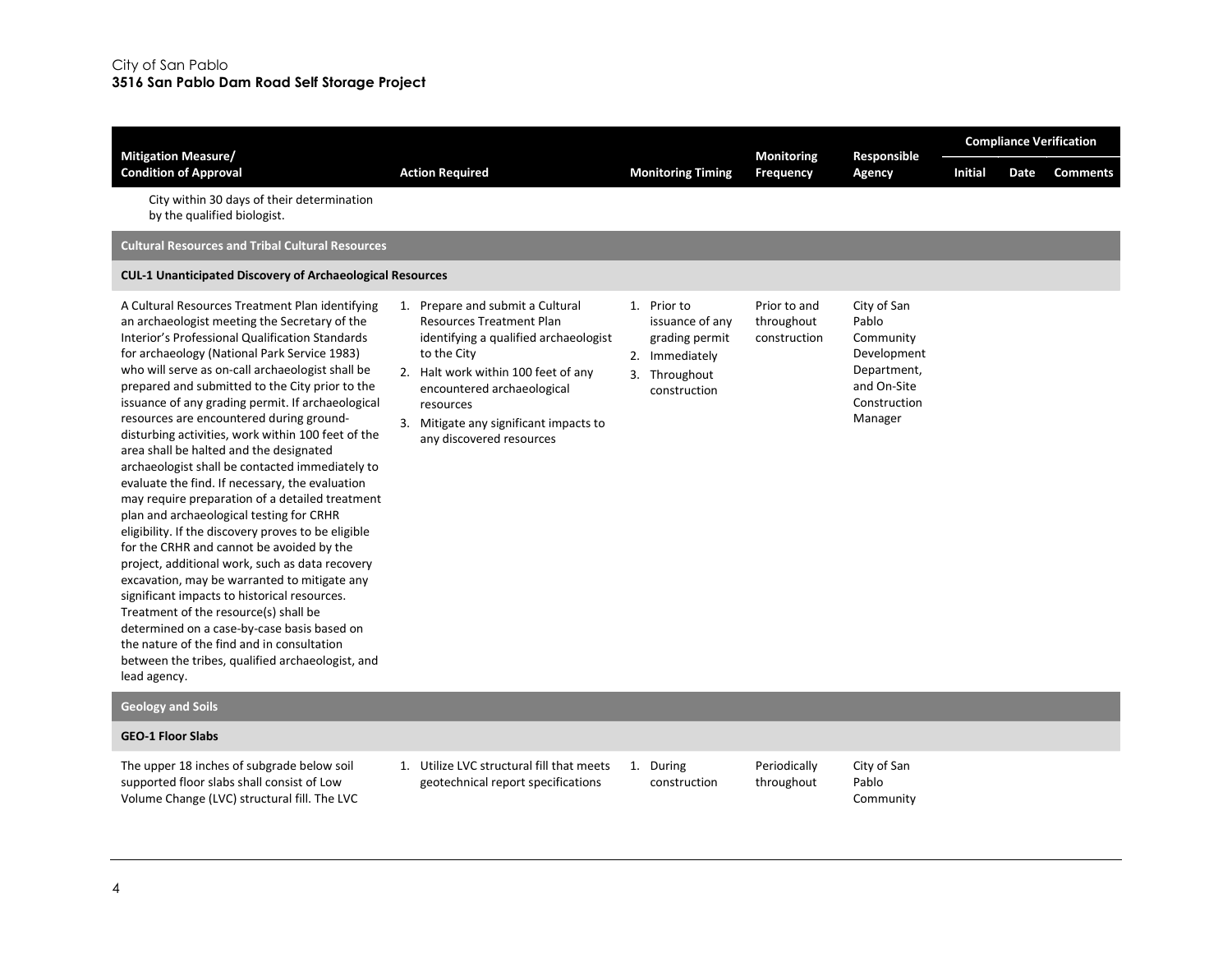|                                                                                                                                                                                                                                                                                                                                                                                                                                                                                                                                                                                                                                                                                                                                                                                                                                                                                                                                                                                                                                                                                                                                                                                                                                                                                                                                                                                                                                                                                                                                                                  |                                                                                                                                                                                                                                                                                                                                                                                                                                                                                                                                                                                                                                                                 |                                                                                                                                                                                                                                                                                                                                                                                                                               |                            | <b>Monitoring</b><br>Responsible                                     |         |      | <b>Compliance Verification</b> |  |  |  |  |  |
|------------------------------------------------------------------------------------------------------------------------------------------------------------------------------------------------------------------------------------------------------------------------------------------------------------------------------------------------------------------------------------------------------------------------------------------------------------------------------------------------------------------------------------------------------------------------------------------------------------------------------------------------------------------------------------------------------------------------------------------------------------------------------------------------------------------------------------------------------------------------------------------------------------------------------------------------------------------------------------------------------------------------------------------------------------------------------------------------------------------------------------------------------------------------------------------------------------------------------------------------------------------------------------------------------------------------------------------------------------------------------------------------------------------------------------------------------------------------------------------------------------------------------------------------------------------|-----------------------------------------------------------------------------------------------------------------------------------------------------------------------------------------------------------------------------------------------------------------------------------------------------------------------------------------------------------------------------------------------------------------------------------------------------------------------------------------------------------------------------------------------------------------------------------------------------------------------------------------------------------------|-------------------------------------------------------------------------------------------------------------------------------------------------------------------------------------------------------------------------------------------------------------------------------------------------------------------------------------------------------------------------------------------------------------------------------|----------------------------|----------------------------------------------------------------------|---------|------|--------------------------------|--|--|--|--|--|
| <b>Mitigation Measure/</b><br><b>Condition of Approval</b>                                                                                                                                                                                                                                                                                                                                                                                                                                                                                                                                                                                                                                                                                                                                                                                                                                                                                                                                                                                                                                                                                                                                                                                                                                                                                                                                                                                                                                                                                                       | <b>Action Required</b>                                                                                                                                                                                                                                                                                                                                                                                                                                                                                                                                                                                                                                          | <b>Monitoring Timing</b>                                                                                                                                                                                                                                                                                                                                                                                                      | Frequency                  | Agency                                                               | Initial | Date | <b>Comments</b>                |  |  |  |  |  |
| structural fill shall meet the specifications<br>outlined in the project-specific geotechnical<br>report. Due to the potential for significant<br>moisture fluctuations of subgrade material<br>beneath slabs supported at-grade, the<br>geotechnical engineer shall evaluate the<br>material within 12 inches of the bottom of the<br>LVC fill immediately prior to placement of<br>additional fill or slabs. Soils below the specified<br>water content within this area shall be moisture<br>conditioned or replaced with structural fill as<br>specified in the project-specific geotechnical<br>report. As an alternative, the building shall be<br>supported by a Mat Slab Foundation system<br>underlain by a minimum of 24 inches of LVC<br>material.<br>The use of a vapor retarder shall be considered<br>beneath concrete slabs on grade covered with<br>wood, tile, carpet, or other moisture sensitive or<br>impervious coverings, or when the slab will<br>support equipment sensitive to moisture. When<br>conditions warrant the use of a vapor retarder,<br>the slab designer shall refer to ACI 302 and/or<br>ACI 360 for procedures and cautions regarding<br>the use and placement of a vapor retarder.<br>Saw-cut control joints shall be placed in the slab<br>to help control the location and extent of<br>cracking. For additional recommendations refer<br>to the ACI Design Manual. Joints or cracks shall<br>be sealed with a waterproof, non-extruding<br>compressible compound specifically<br>recommended for heavy duty concrete | 2. Evaluate material within 12 inches<br>of the bottom of the LVC<br>3. Moisture condition or replace soils<br>below the specified water content<br>with structural fill<br>Support building with Mat Slab<br>4.<br>Foundation system (alternative)<br>Consider use of a vapor retarder<br>5.<br>6. Place saw-cut joints in the slab and<br>seal with the specified appropriate<br>compound<br>7. Account for potential differential<br>settlement through use of<br>sufficient control joints,<br>appropriate reinforcing, or other<br>means<br>8. The City engineer shall inspect the<br>foundation and floor slabs to<br>ensure they were built as specified | 2. Immediately<br>prior to<br>placement of<br>additional fill or<br>slabs<br>3. Immediately<br>prior to<br>placement of<br>additional fill or<br>slabs<br>4. Immediately<br>prior to<br>placement of<br>additional fill or<br>slabs<br>5. During<br>construction of<br>concrete slabs<br>6. During<br>construction<br>7. During<br>construction<br>8. After<br>foundation<br>construction,<br>before building<br>construction | construction<br>activities | Development<br>Department,<br>and On-Site<br>Construction<br>Manager |         |      |                                |  |  |  |  |  |

pavement and wet environments. Where floor slabs are tied to perimeter walls or turn-down slabs to meet structural or other construction objectives, differential movement between the walls and slabs will likely be observed in adjacent slab expansion joints or floor slab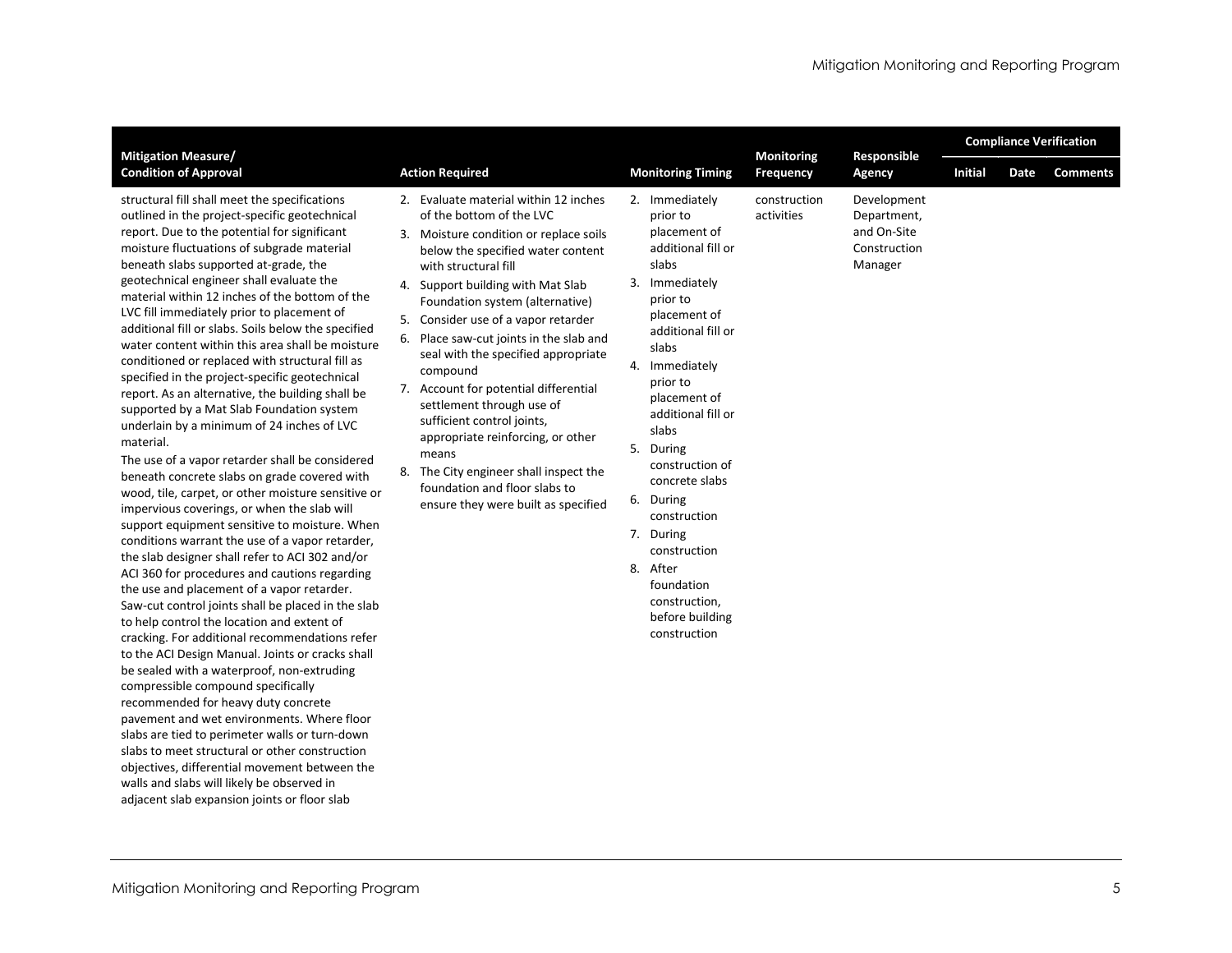| <b>Mitigation Measure/</b>                                                                                                                                                                                                                                                                                                                                                                                                                                                                                                                                                                                                                                                                                                                                                                                                                                                                                                                                                                                                                                                                                                                                                                                                                                                                                                                          |                                                                                                                                                                                                                                                                                                                                                                                                                                                                                                                                                                                                                                                                                                                                                                                                                                                        |                                                                                                                                                                                                                                                                                                                                                                            | <b>Monitoring</b>                                        | Responsible                                                                                               |                |      |                 | <b>Compliance Verification</b> |
|-----------------------------------------------------------------------------------------------------------------------------------------------------------------------------------------------------------------------------------------------------------------------------------------------------------------------------------------------------------------------------------------------------------------------------------------------------------------------------------------------------------------------------------------------------------------------------------------------------------------------------------------------------------------------------------------------------------------------------------------------------------------------------------------------------------------------------------------------------------------------------------------------------------------------------------------------------------------------------------------------------------------------------------------------------------------------------------------------------------------------------------------------------------------------------------------------------------------------------------------------------------------------------------------------------------------------------------------------------|--------------------------------------------------------------------------------------------------------------------------------------------------------------------------------------------------------------------------------------------------------------------------------------------------------------------------------------------------------------------------------------------------------------------------------------------------------------------------------------------------------------------------------------------------------------------------------------------------------------------------------------------------------------------------------------------------------------------------------------------------------------------------------------------------------------------------------------------------------|----------------------------------------------------------------------------------------------------------------------------------------------------------------------------------------------------------------------------------------------------------------------------------------------------------------------------------------------------------------------------|----------------------------------------------------------|-----------------------------------------------------------------------------------------------------------|----------------|------|-----------------|--------------------------------|
| <b>Condition of Approval</b>                                                                                                                                                                                                                                                                                                                                                                                                                                                                                                                                                                                                                                                                                                                                                                                                                                                                                                                                                                                                                                                                                                                                                                                                                                                                                                                        | <b>Action Required</b>                                                                                                                                                                                                                                                                                                                                                                                                                                                                                                                                                                                                                                                                                                                                                                                                                                 | <b>Monitoring Timing</b>                                                                                                                                                                                                                                                                                                                                                   | <b>Frequency</b>                                         | Agency                                                                                                    | <b>Initial</b> | Date | <b>Comments</b> |                                |
| cracks beyond the length of the structural<br>dowels. The structural engineer shall account<br>for potential differential settlement through use<br>of sufficient control joints, appropriate<br>reinforcing or other means.<br>Prior to building construction, the City Engineer<br>shall inspect the foundation and floor slabs to<br>ensure that the foundation was built as<br>specified.                                                                                                                                                                                                                                                                                                                                                                                                                                                                                                                                                                                                                                                                                                                                                                                                                                                                                                                                                       |                                                                                                                                                                                                                                                                                                                                                                                                                                                                                                                                                                                                                                                                                                                                                                                                                                                        |                                                                                                                                                                                                                                                                                                                                                                            |                                                          |                                                                                                           |                |      |                 |                                |
| <b>GEO-2: Grading and Drainage</b>                                                                                                                                                                                                                                                                                                                                                                                                                                                                                                                                                                                                                                                                                                                                                                                                                                                                                                                                                                                                                                                                                                                                                                                                                                                                                                                  |                                                                                                                                                                                                                                                                                                                                                                                                                                                                                                                                                                                                                                                                                                                                                                                                                                                        |                                                                                                                                                                                                                                                                                                                                                                            |                                                          |                                                                                                           |                |      |                 |                                |
| All grading shall provide effective drainage away<br>from the building during and after construction<br>and shall be maintained throughout the life of<br>the structure. The roof shall have gutters/drains<br>with downspouts that discharge onto splash<br>blocks at a distance of at least 10 feet from the<br>building. Exposed ground shall be sloped and<br>maintained at a minimum 5 percent away from<br>the building for at least 10 feet beyond the<br>perimeter of the foundation. If a minimum 5<br>percent slope cannot be achieved due to site<br>grades, a minimum 2½ percent slope shall be<br>used provided pavement or hardscape<br>surrounds and extends to the building or a<br>subdrain could be installed around the<br>perimeter of the foundations that carries water<br>away from the building. Locally, flatter grades<br>may be necessary to transition American<br>Disabilities Act (ADA) access requirements for<br>flatwork. After building construction and<br>landscaping, final grades shall be verified to<br>document effective drainage has been achieved.<br>Grades around the structure shall also be<br>periodically inspected and adjusted as necessary<br>as part of the structure's maintenance program.<br>Where paving or flatwork abuts the structure a<br>maintenance program shall be established to | 1. Provide effective drainage away<br>from the building<br>2. Install gutters/drains with<br>downspouts that discharge onto<br>splash blocks at a distance of at<br>least 10 feet from the building<br>3. Slope and maintain exposed<br>ground a minimum of 5 percent<br>away from the building, or a<br>minimum of 2.5 percent if 5<br>percent cannot be achieved due to<br>site grades<br>Ensure ADA compliance in grades<br>4.<br>Verify and document effective<br>5.<br>drainage<br>6. Inspect and adjust grades around<br>the structure in structure's<br>maintain program<br>7. Ensure planters and bioswales<br>within 10 feet of the structure are<br>self-contained or have an<br>impermeable lining<br>8.<br>Ensure appropriate distances<br>between sprinklers, spray heads,<br>trees, shrubbery, and other<br>vegetation and the structure | 1. During and<br>after<br>construction<br>and throughout<br>the life of the<br>structure<br>2. During<br>construction<br>3. During and<br>after<br>construction<br>4. During and<br>after<br>construction of<br>concrete slabs<br>5. After<br>construction<br>6. After<br>construction<br>7. During and<br>after<br>construction<br>8. During and<br>after<br>construction | Periodically<br>throughout<br>construction<br>activities | City of San<br>Pablo<br>Community<br>Development<br>Department,<br>and On-Site<br>Construction<br>Manager |                |      |                 |                                |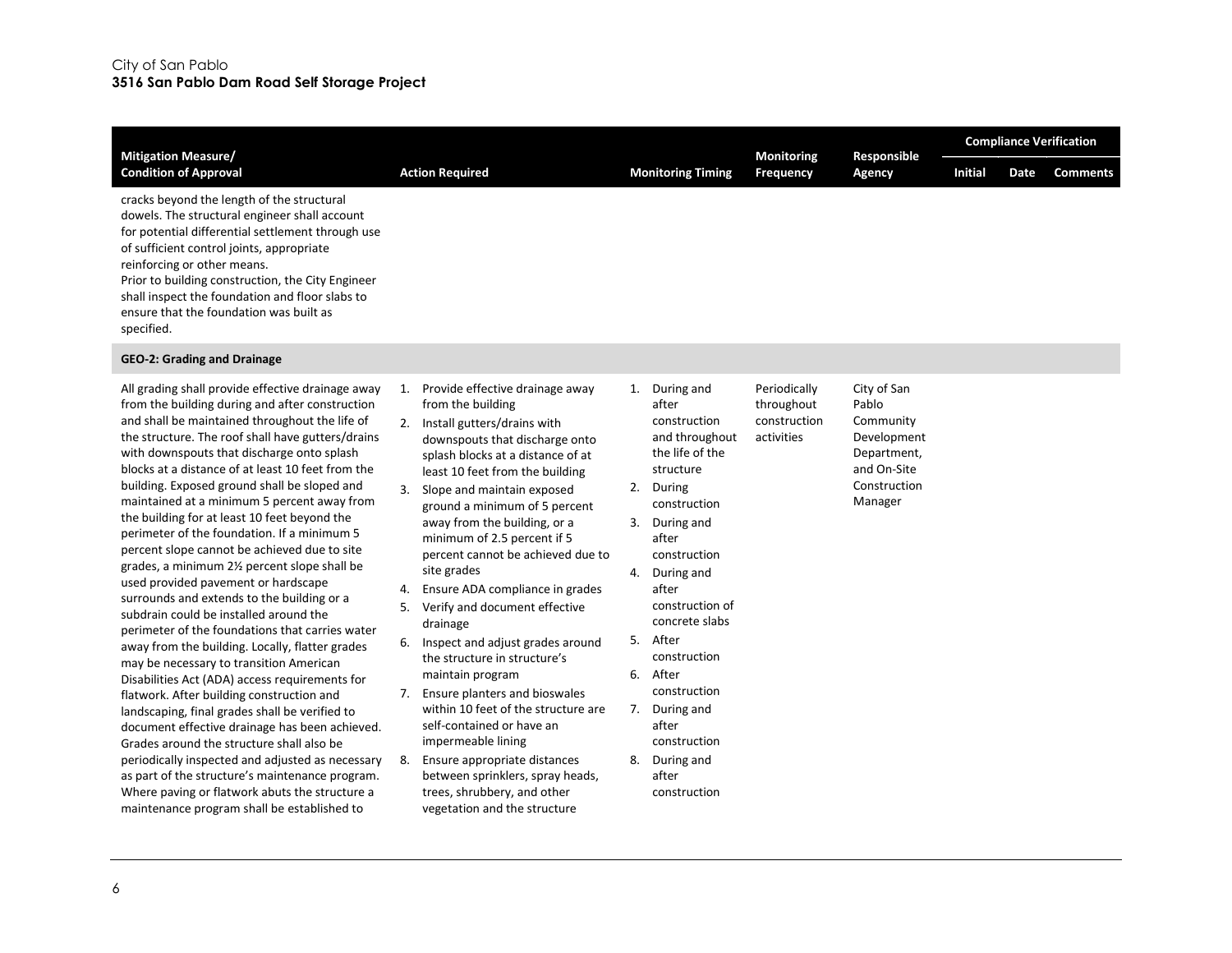| <b>Mitigation Measure/</b>                                                                                                                                                                                                                                                                                                                                                                                                                                                                                                                                                                                                                                                                                                                                                                                                                                                                                                                                                                                                                                                                                                                                                                                                                                                                                                                                                                                                                                                                                                                                                                                                                                        |    |                                                                                                                                                                                                                                                                                |                                                                                                                    | Monitoring                 | Responsible                       | <b>Compliance Verification</b> |      |                 |  |  |
|-------------------------------------------------------------------------------------------------------------------------------------------------------------------------------------------------------------------------------------------------------------------------------------------------------------------------------------------------------------------------------------------------------------------------------------------------------------------------------------------------------------------------------------------------------------------------------------------------------------------------------------------------------------------------------------------------------------------------------------------------------------------------------------------------------------------------------------------------------------------------------------------------------------------------------------------------------------------------------------------------------------------------------------------------------------------------------------------------------------------------------------------------------------------------------------------------------------------------------------------------------------------------------------------------------------------------------------------------------------------------------------------------------------------------------------------------------------------------------------------------------------------------------------------------------------------------------------------------------------------------------------------------------------------|----|--------------------------------------------------------------------------------------------------------------------------------------------------------------------------------------------------------------------------------------------------------------------------------|--------------------------------------------------------------------------------------------------------------------|----------------------------|-----------------------------------|--------------------------------|------|-----------------|--|--|
| <b>Condition of Approval</b>                                                                                                                                                                                                                                                                                                                                                                                                                                                                                                                                                                                                                                                                                                                                                                                                                                                                                                                                                                                                                                                                                                                                                                                                                                                                                                                                                                                                                                                                                                                                                                                                                                      |    | <b>Action Required</b>                                                                                                                                                                                                                                                         | <b>Monitoring Timing</b>                                                                                           | <b>Frequency</b>           | Agency                            | <b>Initial</b>                 | Date | <b>Comments</b> |  |  |
| effectively seal and maintain joints and prevent<br>surface water infiltration. Planters and bio-<br>swales located within 10 feet of the structure<br>shall be self-contained or lined with an<br>impermeable membrane to prevent water from<br>accessing building subgrade soils. Sprinkler<br>mains and spray heads shall be located a<br>minimum of 5 feet away from the building lines.<br>Trees or other vegetation whose root systems<br>have the ability to remove excessive moisture<br>from the subgrade and foundation soils shall not<br>be planted next to the building. Trees and<br>shrubbery shall be kept away from the exterior<br>of the structure a distance at least equal to their<br>expected mature height. Drains shall be<br>provided at the top of all slopes where the<br>contributing drainage area to the slope has a<br>flow path longer than 30 feet measured<br>horizontally. Runoff water shall not be allowed<br>to run over the slopes. Surface drainage shall be<br>collected and discharged to an existing drainage<br>system or to a positive gravity outlet with a<br>dissipater. In addition to designing and<br>constructing drainage for this project, the<br>effects of site drainage shall be taken into<br>consideration for the undeveloped portions of<br>this property, and surrounding sites. Extra care<br>shall be taken to ensure irrigation and drainage<br>from adjacent areas do not drain onto the<br>project site or saturate the construction area.<br>After construction is complete, the City Engineer<br>shall inspect the project to ensure that drainage<br>performs as designed around the site. | 9. | Install drains where the<br>contributing drainage area has a<br>flow path of 30 feet<br>10. Ensure drainage is collected and<br>discharged to an existing drainage<br>system<br>11. City engineer shall inspect the<br>project to ensure that drainage<br>performs as designed | 9. During and<br>after<br>construction<br>10. 10. During and<br>after<br>construction<br>11. After<br>construction |                            |                                   |                                |      |                 |  |  |
| <b>GEO-3 Undocumented Fill</b>                                                                                                                                                                                                                                                                                                                                                                                                                                                                                                                                                                                                                                                                                                                                                                                                                                                                                                                                                                                                                                                                                                                                                                                                                                                                                                                                                                                                                                                                                                                                                                                                                                    |    |                                                                                                                                                                                                                                                                                |                                                                                                                    |                            |                                   |                                |      |                 |  |  |
| During the grading phase, the undocumented fill<br>shall be over-excavated to firm native soil,<br>cleaned of organic material and debris, moisture                                                                                                                                                                                                                                                                                                                                                                                                                                                                                                                                                                                                                                                                                                                                                                                                                                                                                                                                                                                                                                                                                                                                                                                                                                                                                                                                                                                                                                                                                                               |    | 1. Perform excavations in accordance<br>with OSHA 29 CFR, Part 1926,<br>Subpart P                                                                                                                                                                                              | 1. During<br>excavation                                                                                            | Periodically<br>throughout | City of San<br>Pablo<br>Community |                                |      |                 |  |  |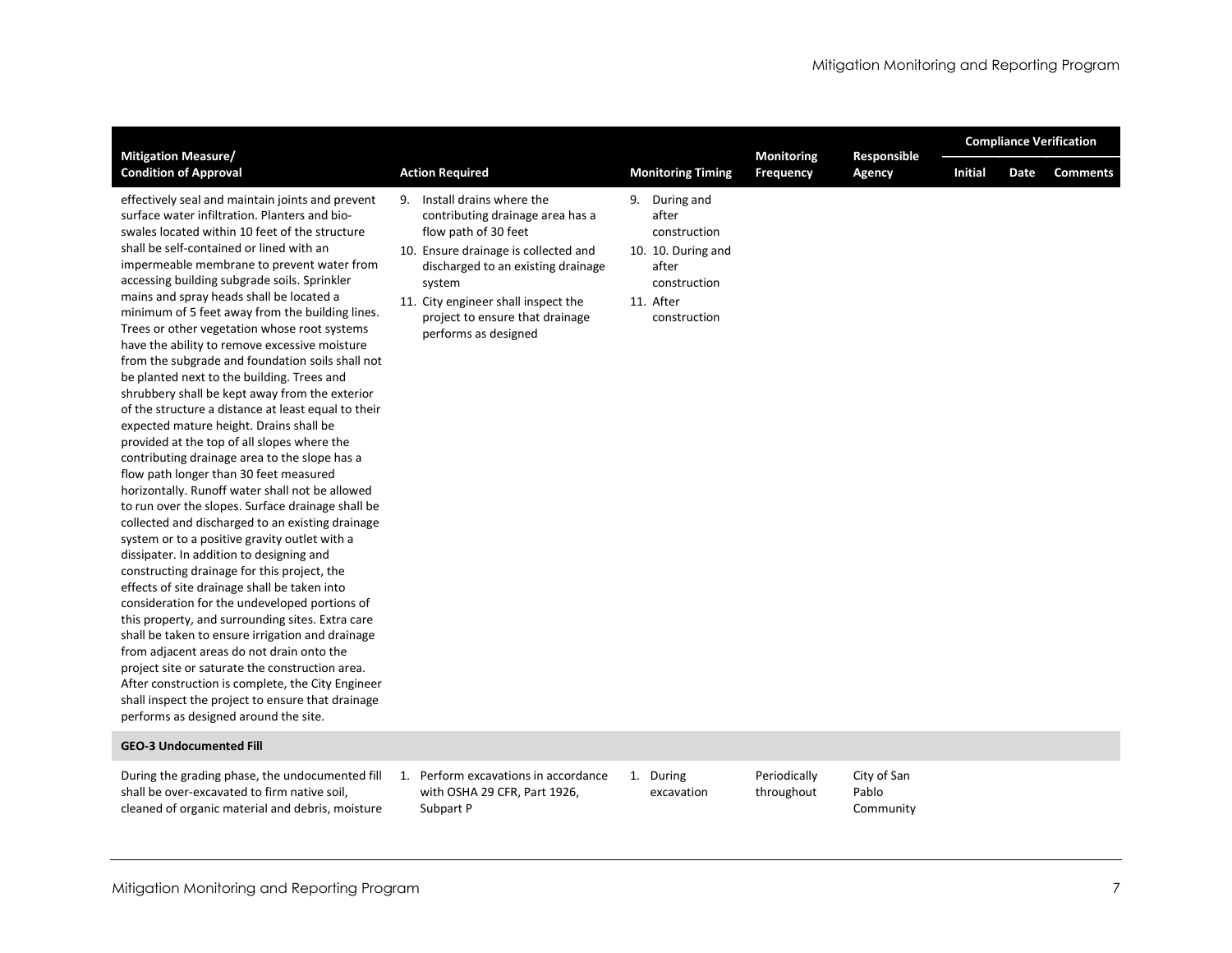| <b>Mitigation Measure/</b>                                                                                                                                                                                                                                                                                                                                                                                                                                                                                                                                                                                                                                                                                                                                                                                                                                                                                                                                                                  |                                                                                                                                                                                                                                                                                                                                                                                                                                                                                                                                                                                      |                                                                                                                                                                                                                                                           | <b>Monitoring</b>                               | Responsible                                                                                               |                |      | <b>Compliance Verification</b> |
|---------------------------------------------------------------------------------------------------------------------------------------------------------------------------------------------------------------------------------------------------------------------------------------------------------------------------------------------------------------------------------------------------------------------------------------------------------------------------------------------------------------------------------------------------------------------------------------------------------------------------------------------------------------------------------------------------------------------------------------------------------------------------------------------------------------------------------------------------------------------------------------------------------------------------------------------------------------------------------------------|--------------------------------------------------------------------------------------------------------------------------------------------------------------------------------------------------------------------------------------------------------------------------------------------------------------------------------------------------------------------------------------------------------------------------------------------------------------------------------------------------------------------------------------------------------------------------------------|-----------------------------------------------------------------------------------------------------------------------------------------------------------------------------------------------------------------------------------------------------------|-------------------------------------------------|-----------------------------------------------------------------------------------------------------------|----------------|------|--------------------------------|
| <b>Condition of Approval</b>                                                                                                                                                                                                                                                                                                                                                                                                                                                                                                                                                                                                                                                                                                                                                                                                                                                                                                                                                                | <b>Action Required</b>                                                                                                                                                                                                                                                                                                                                                                                                                                                                                                                                                               | <b>Monitoring Timing</b>                                                                                                                                                                                                                                  | Frequency                                       | Agency                                                                                                    | <b>Initial</b> | Date | <b>Comments</b>                |
| conditioned, and compacted during rough<br>grading. At a minimum, excavations shall be<br>performed in accordance with OSHA 29 CFR,<br>Part 1926, Subpart P, "Excavations" and its<br>appendices, and in accordance with any<br>applicable local, and/or state regulations.<br>Stockpiles of soil, construction materials, and<br>construction equipment shall not be placed near<br>trenches or excavations. A geological specialist<br>shall be present during grading to identify areas<br>of undocumented fill that will require over-<br>excavation and to verify all fill is over-excavated<br>and processed. At the end of the grading phase,<br>the City Engineer shall inspect the site to ensure<br>that all undocumented fill has been removed<br>before construction continues.                                                                                                                                                                                                 | 2. Avoid placing soil stockpiles,<br>construction materials and<br>construction equipment near<br>trenches or excavations<br>3. A geological specialist shall be<br>present to identify areas on<br>undocumented fill<br>4. The City Engineer shall ensure that<br>all undocumented fill has been<br>removed                                                                                                                                                                                                                                                                         | 2. During<br>construction<br>3. During grading<br>4. After grading,<br>before<br>construction                                                                                                                                                             | construction<br>activities                      | Development<br>Department,<br>and On-Site<br>Construction<br>Manager                                      |                |      |                                |
| <b>GEO-4 Subgrade Preparation</b>                                                                                                                                                                                                                                                                                                                                                                                                                                                                                                                                                                                                                                                                                                                                                                                                                                                                                                                                                           |                                                                                                                                                                                                                                                                                                                                                                                                                                                                                                                                                                                      |                                                                                                                                                                                                                                                           |                                                 |                                                                                                           |                |      |                                |
| In order to help mitigate the effects of over-<br>excavation on the subsurface clay soils, during<br>construction, contractors must be prepared to<br>handle potentially unstable and/or soft<br>conditions. After any cuts and any over-<br>excavation operations are complete, the<br>resulting subgrade shall be proof-rolled under<br>the direction of a geotechnical engineer. Areas<br>excessively deflecting under the proof-roll shall<br>be delineated and subsequently addressed by<br>the geotechnical engineer. These identified<br>deflecting areas shall be either removed or<br>modified using soil stabilization techniques.<br>Excessively wet or dry material shall be removed<br>or moisture conditioned and recompacted.<br>Exposed surfaces shall be free of mounds and<br>depressions which could prevent uniform<br>compaction. Subgrade preparation shall extend<br>at least 5 feet laterally beyond the building<br>footprint and at least 3 feet laterally beyond | 1. Proof-roll resulting subgrades after<br>any cuts or over-excavation<br>2. Delineate and address areas<br>excessively deflecting under the<br>proof-roll<br>3. Moisture condition and recompact<br>materials, remove mounds and<br>depressions exposed surfaces<br>4. Ensure subgrade preparation<br>occurs at least 5 feet laterally from<br>building and 3 feet beyond<br>concrete flatwork<br>5.<br>Ensure scarification complies with<br>seasonal depth limits<br>6. A geotechnical engineer shall<br>evaluate the exposed subgrade<br>7. Monitor subgrade moisture<br>content | 1. During<br>excavation<br>2. During<br>excavation<br>3. During<br>excavation<br>4. During<br>excavation<br>5. During<br>excavation<br>6. During<br>excavation<br>7. Prior to<br>foundation<br>construction<br>8. Immediately<br>prior to<br>placement of | Throughout<br>excavation<br>and<br>construction | City of San<br>Pablo<br>Community<br>Development<br>Department,<br>and On-Site<br>Construction<br>Manager |                |      |                                |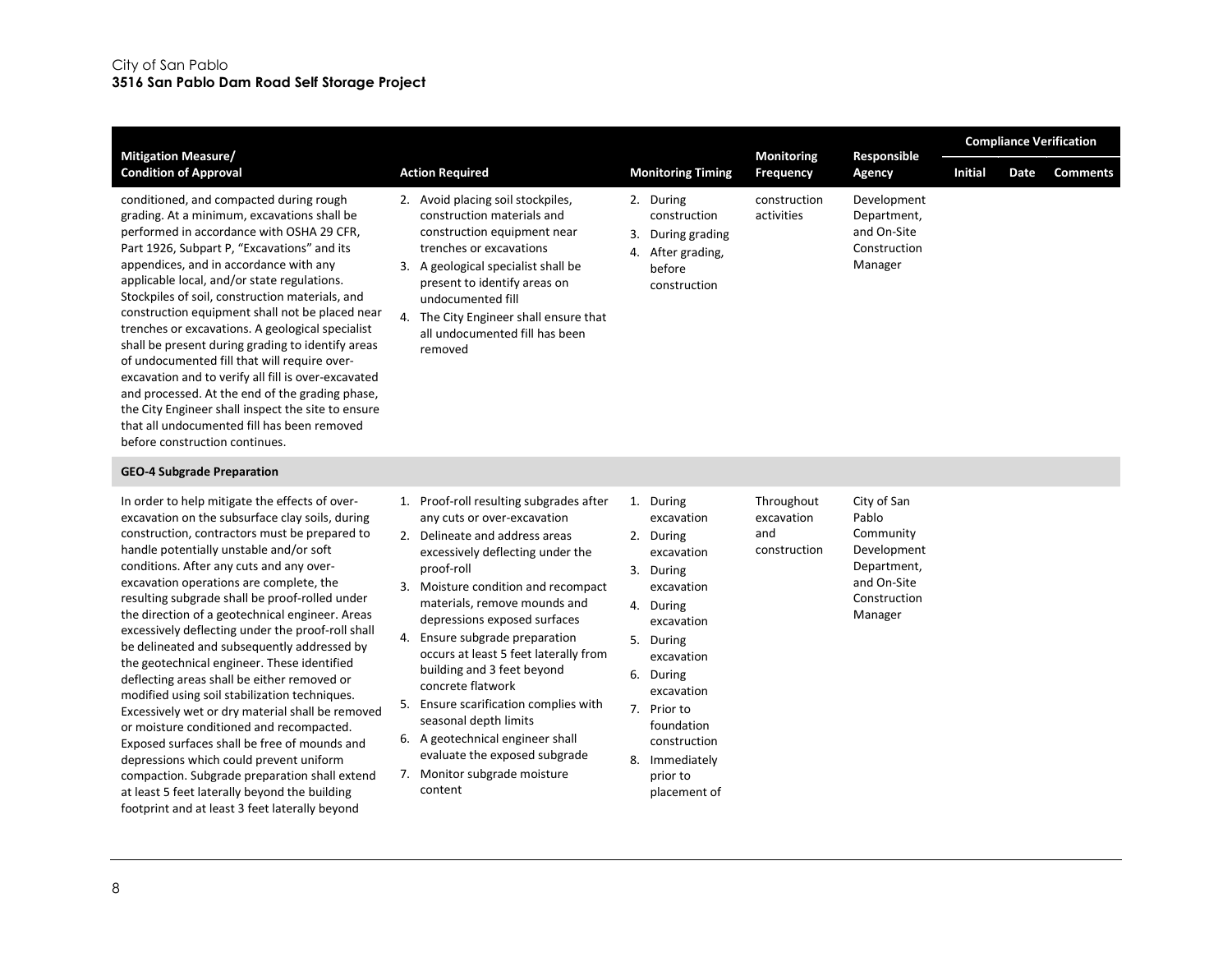| <b>Mitigation Measure/</b>                                                                                                                                                                                                                                                                                                                                                                                                                                                                                                                                                                                                                                                                                                                                                                                                                                                                                                                                                                                                                                                                                                                                                                                                                                                                                                                                                                                                                                                                                                                                                                                                                                                                                                                                                                                                                                                        |                                                  |                                  | <b>Monitoring</b><br>Responsible |        | <b>Compliance Verification</b> |      |                 |  |  |
|-----------------------------------------------------------------------------------------------------------------------------------------------------------------------------------------------------------------------------------------------------------------------------------------------------------------------------------------------------------------------------------------------------------------------------------------------------------------------------------------------------------------------------------------------------------------------------------------------------------------------------------------------------------------------------------------------------------------------------------------------------------------------------------------------------------------------------------------------------------------------------------------------------------------------------------------------------------------------------------------------------------------------------------------------------------------------------------------------------------------------------------------------------------------------------------------------------------------------------------------------------------------------------------------------------------------------------------------------------------------------------------------------------------------------------------------------------------------------------------------------------------------------------------------------------------------------------------------------------------------------------------------------------------------------------------------------------------------------------------------------------------------------------------------------------------------------------------------------------------------------------------|--------------------------------------------------|----------------------------------|----------------------------------|--------|--------------------------------|------|-----------------|--|--|
| <b>Condition of Approval</b>                                                                                                                                                                                                                                                                                                                                                                                                                                                                                                                                                                                                                                                                                                                                                                                                                                                                                                                                                                                                                                                                                                                                                                                                                                                                                                                                                                                                                                                                                                                                                                                                                                                                                                                                                                                                                                                      | <b>Action Required</b>                           | <b>Monitoring Timing</b>         | <b>Frequency</b>                 | Agency | <b>Initial</b>                 | Date | <b>Comments</b> |  |  |
| pavement and exterior concrete flatwork. Once<br>proof rolling has been performed, and prior to<br>placing any fill, the subgrade soil shall be<br>scarified, moisture conditioned, and compacted.<br>If construction occurs during the winter or<br>spring, scarification and compaction may only<br>be 12 inches. If construction occurs during the<br>summer or winter, the depth of scarification<br>and moisture condition may be as much as 18<br>inches. A geotechnical engineer shall evaluate<br>the exposed subgrade to determine the depth<br>of scarification and moisture conditioning<br>required. The moisture content and compaction<br>of subgrade soils shall be maintained until<br>foundation, slab, and pavement construction.<br>After proper treatment of the subgrade, the<br>subgrade moisture content prior to construction<br>of foundations, floor slabs, and pavements shall<br>be monitored and construction traffic over the<br>completed subgrades shall be avoided to the<br>extent practical. The site shall also be graded to<br>prevent ponding of surface water on the<br>prepared subgrades or in excavations. Water<br>collecting over or adjacent to construction areas<br>shall be removed. If the subgrade freezes,<br>desiccates, saturates, or is disturbed, the<br>affected material shall be removed, or the<br>materials shall be scarified, moisture<br>conditioned, and recompacted prior to slab or<br>pavement construction.<br>Final conditioning of the finished subgrade shall<br>be performed immediately prior to placement<br>of the floor slab support course. The<br>geotechnical engineer and the City Engineer<br>shall approve the condition of the floor slab<br>subgrades immediately prior to placement of<br>the floor slab support course, reinforcing steel,<br>and concrete. Attention shall be paid to high | 8. Perform final conditioning of the<br>subgrade | the floor slab<br>support course |                                  |        |                                |      |                 |  |  |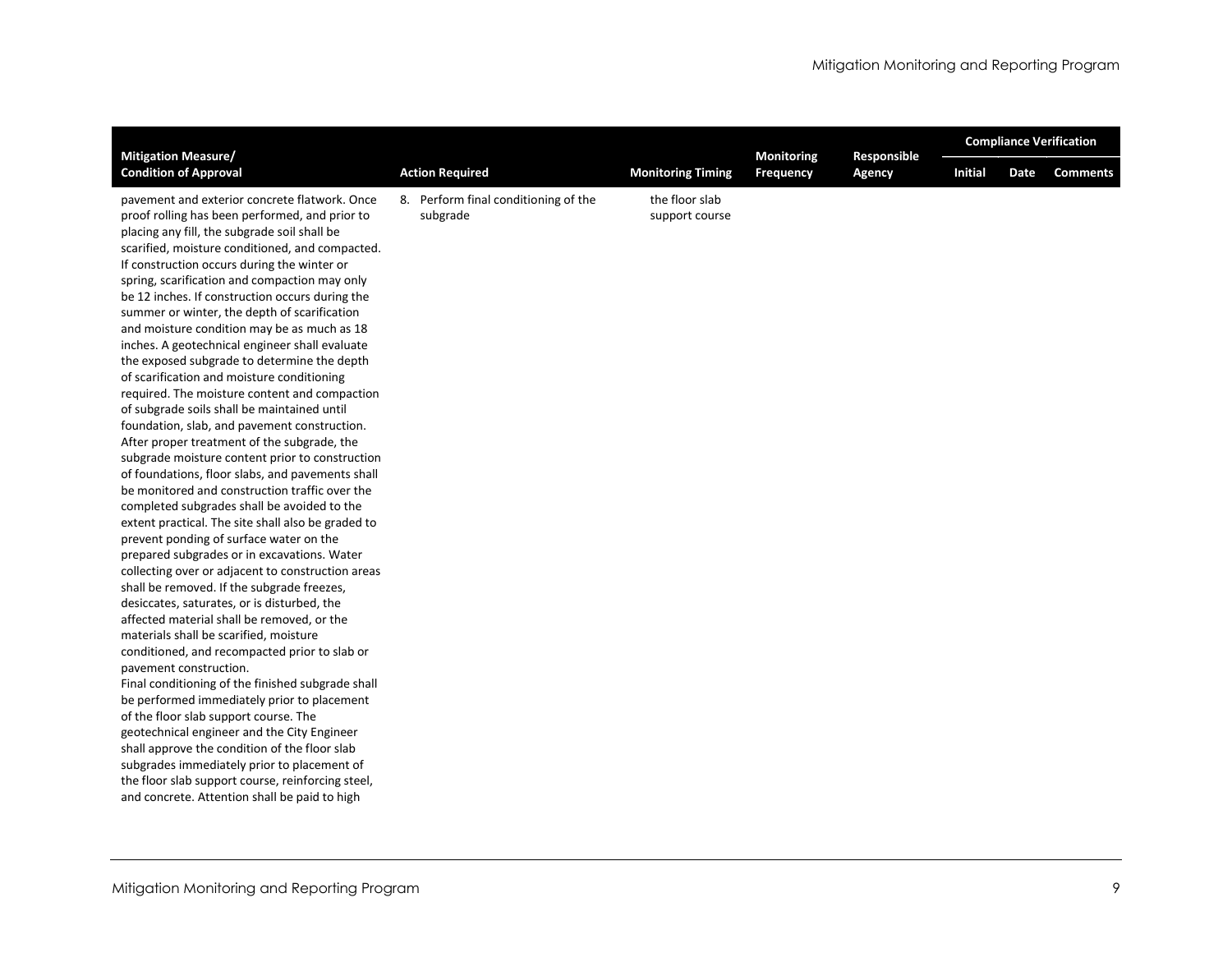| <b>Mitigation Measure/</b>                                                                                                                                                                                                                                                                                                                                                                                                                                                                                                                                                                                                                                                                                                                                                                                                                                                                                                                                                                                                                                                                                                                                                                                                                                                                                                                                                                                  |                                                                 | <b>Monitoring</b><br>Responsible                                                                                  |                        |                                                                                                           | <b>Compliance Verification</b> |      |                 |
|-------------------------------------------------------------------------------------------------------------------------------------------------------------------------------------------------------------------------------------------------------------------------------------------------------------------------------------------------------------------------------------------------------------------------------------------------------------------------------------------------------------------------------------------------------------------------------------------------------------------------------------------------------------------------------------------------------------------------------------------------------------------------------------------------------------------------------------------------------------------------------------------------------------------------------------------------------------------------------------------------------------------------------------------------------------------------------------------------------------------------------------------------------------------------------------------------------------------------------------------------------------------------------------------------------------------------------------------------------------------------------------------------------------|-----------------------------------------------------------------|-------------------------------------------------------------------------------------------------------------------|------------------------|-----------------------------------------------------------------------------------------------------------|--------------------------------|------|-----------------|
| <b>Condition of Approval</b>                                                                                                                                                                                                                                                                                                                                                                                                                                                                                                                                                                                                                                                                                                                                                                                                                                                                                                                                                                                                                                                                                                                                                                                                                                                                                                                                                                                | <b>Action Required</b>                                          | <b>Monitoring Timing</b>                                                                                          | Frequency              | Agency                                                                                                    | <b>Initial</b>                 | Date | <b>Comments</b> |
| traffic areas that were rutted and disturbed<br>earlier, and to areas where backfilled trenches<br>are located.                                                                                                                                                                                                                                                                                                                                                                                                                                                                                                                                                                                                                                                                                                                                                                                                                                                                                                                                                                                                                                                                                                                                                                                                                                                                                             |                                                                 |                                                                                                                   |                        |                                                                                                           |                                |      |                 |
| <b>GEO-5 Soil Stabilization</b>                                                                                                                                                                                                                                                                                                                                                                                                                                                                                                                                                                                                                                                                                                                                                                                                                                                                                                                                                                                                                                                                                                                                                                                                                                                                                                                                                                             |                                                                 |                                                                                                                   |                        |                                                                                                           |                                |      |                 |
| In the event that areas excessively deflecting<br>under proof-rolling or construction traffic are<br>found, one or more of the following subgrade<br>improvement methods shall be implemented<br>after consultation with the geotechnical<br>engineer and City Engineer:<br>Scarification and Compaction - It may be<br>feasible to scarify, dry, and compact the<br>exposed soils. The success of this<br>procedure would depend primarily upon<br>favorable weather and sufficient time to<br>dry the soils. Stable subgrades likely would<br>not be achievable if the thickness of the<br>unstable soil is greater than about 1 foot or<br>if construction is performed during a<br>period of wet or cool weather when drying<br>is difficult.<br>Aggregate Base - The use of Caltrans Class<br>$\blacksquare$<br>II aggregate base is the most common<br>procedure to improve subgrade stability.<br>Typical undercut depths would be<br>expected to range from approximately 12<br>to 18 inches below finished subgrade<br>elevation with this procedure. The use of<br>high modulus geotextiles or geogrid could<br>also be considered. Equipment shall not be<br>operated above the geotextiles or geogrid<br>until one full lift of aggregate base is<br>placed above it. The maximum particle size<br>of granular material placed over geogrid<br>shall meet the manufacturer's<br>specifications. | 1. Implement one or more of the<br>subgrade improvement methods | 1. After proof-<br>rolling and after<br>consultation<br>with the<br>geotechnical<br>engineer and<br>City Engineer | During<br>construction | City of San<br>Pablo<br>Community<br>Development<br>Department,<br>and On-Site<br>Construction<br>Manager |                                |      |                 |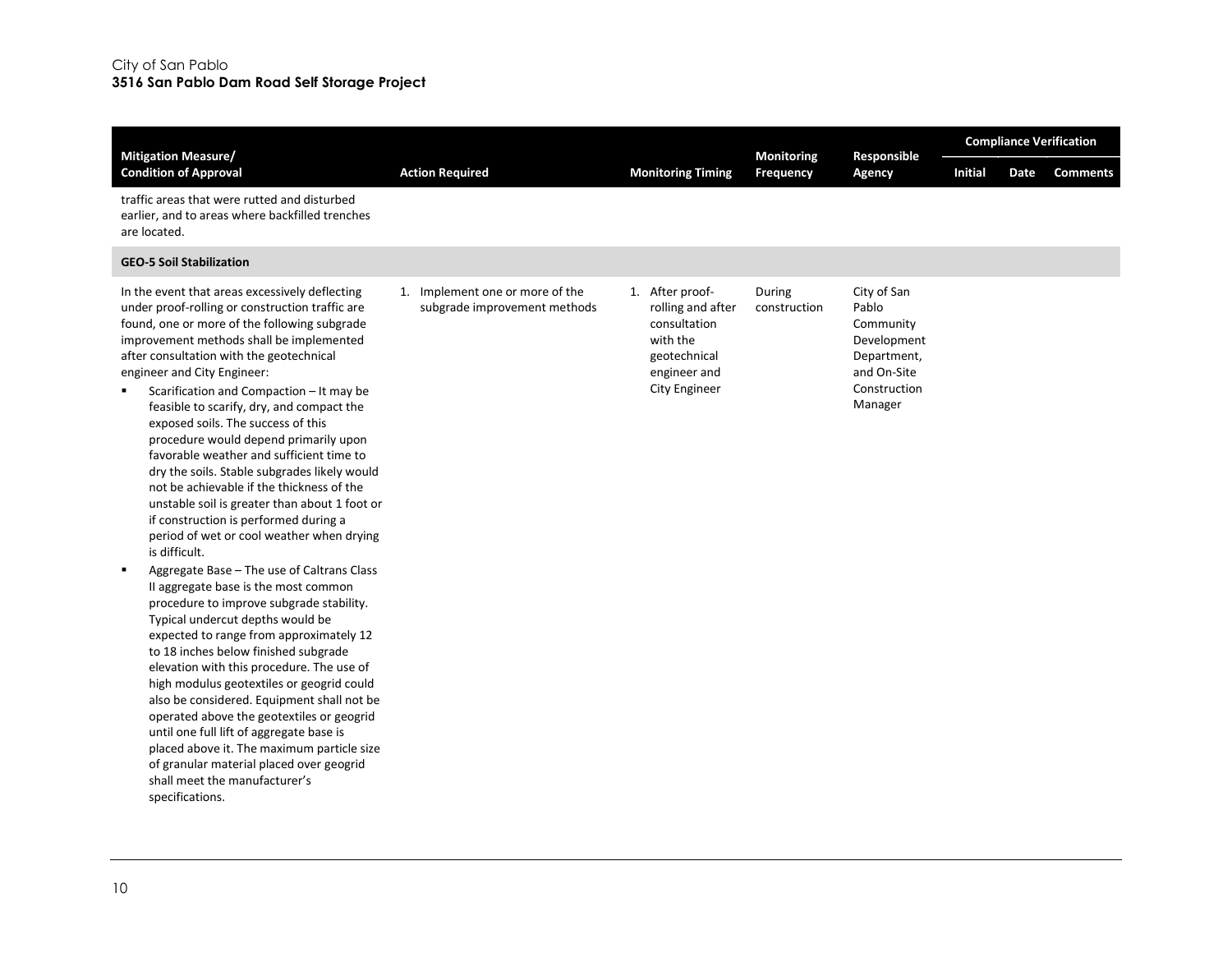| <b>Mitigation Measure/</b>                                                                                                                                                                                                                                                                                                                                                                                                                                                                                                                                                                                                                                                                                                                                                                                                                                                    |                                                                                                                                                                                                                                                                                                     |                                                                                           | <b>Monitoring</b>             | Responsible                                                                                               | <b>Compliance Verification</b> |      |                 |  |  |
|-------------------------------------------------------------------------------------------------------------------------------------------------------------------------------------------------------------------------------------------------------------------------------------------------------------------------------------------------------------------------------------------------------------------------------------------------------------------------------------------------------------------------------------------------------------------------------------------------------------------------------------------------------------------------------------------------------------------------------------------------------------------------------------------------------------------------------------------------------------------------------|-----------------------------------------------------------------------------------------------------------------------------------------------------------------------------------------------------------------------------------------------------------------------------------------------------|-------------------------------------------------------------------------------------------|-------------------------------|-----------------------------------------------------------------------------------------------------------|--------------------------------|------|-----------------|--|--|
| <b>Condition of Approval</b>                                                                                                                                                                                                                                                                                                                                                                                                                                                                                                                                                                                                                                                                                                                                                                                                                                                  | <b>Action Required</b>                                                                                                                                                                                                                                                                              | <b>Monitoring Timing</b>                                                                  | <b>Frequency</b>              | Agency                                                                                                    | <b>Initial</b>                 | Date | <b>Comments</b> |  |  |
| Chemical Treatment - Chemical treatment<br>involves treating the unstable or pavement<br>subgrade soils with a certain percentage of<br>high calcium quicklime or cement. Usually<br>3.5 to 5.5 percent based on the dry unit<br>weight of the soil, for a depth of 12 inches.<br>The actual amount of lime or cement to be<br>used shall be determined the geotechnical<br>engineer and by laboratory testing at least<br>three weeks prior to the start of grading<br>operations. Chemical treatment is<br>performed after rough grading is<br>completed.                                                                                                                                                                                                                                                                                                                   |                                                                                                                                                                                                                                                                                                     |                                                                                           |                               |                                                                                                           |                                |      |                 |  |  |
| <b>GEO-6 Fill Material</b>                                                                                                                                                                                                                                                                                                                                                                                                                                                                                                                                                                                                                                                                                                                                                                                                                                                    |                                                                                                                                                                                                                                                                                                     |                                                                                           |                               |                                                                                                           |                                |      |                 |  |  |
| Earthen materials used for structural and<br>general fill shall meet the material property and<br>compaction requirements specified in the<br>project-specific geotechnical report. For all<br>import material, the contractor shall submit<br>current verified reports from a recognized<br>analytical laboratory indicating that the import<br>has a "not applicable" (Class S0) potential for<br>sulfate attack based upon current American<br>Concrete Institute (ACI) criteria and is "mildly<br>corrosive" to ferrous metal and copper. The<br>reports shall be accompanied by a written<br>statement from the contractor that the<br>laboratory test results are representative of all<br>import material that will be brought to the<br>project. The report shall be delivered to and<br>reviewed by the geotechnical engineer, and<br>approved by the City Engineer. | 1. Submit current verified reports<br>regarding fill material potential for<br>a sulfate attack and corrosivity<br>2. Provide written statement from the<br>contractor regarding laboratory<br>results<br>3. Provide reports and statement to<br>the geotechnical engineer and the<br>City engineer | 1. Prior to<br>construction<br>2. Prior to<br>construction<br>3. Prior to<br>construction | Once prior to<br>construction | City of San<br>Pablo<br>Community<br>Development<br>Department,<br>and On-Site<br>Construction<br>Manager |                                |      |                 |  |  |
| <b>GEO-7 Utility Trench Backfill and Trenching</b>                                                                                                                                                                                                                                                                                                                                                                                                                                                                                                                                                                                                                                                                                                                                                                                                                            |                                                                                                                                                                                                                                                                                                     |                                                                                           |                               |                                                                                                           |                                |      |                 |  |  |
|                                                                                                                                                                                                                                                                                                                                                                                                                                                                                                                                                                                                                                                                                                                                                                                                                                                                               |                                                                                                                                                                                                                                                                                                     |                                                                                           |                               |                                                                                                           |                                |      |                 |  |  |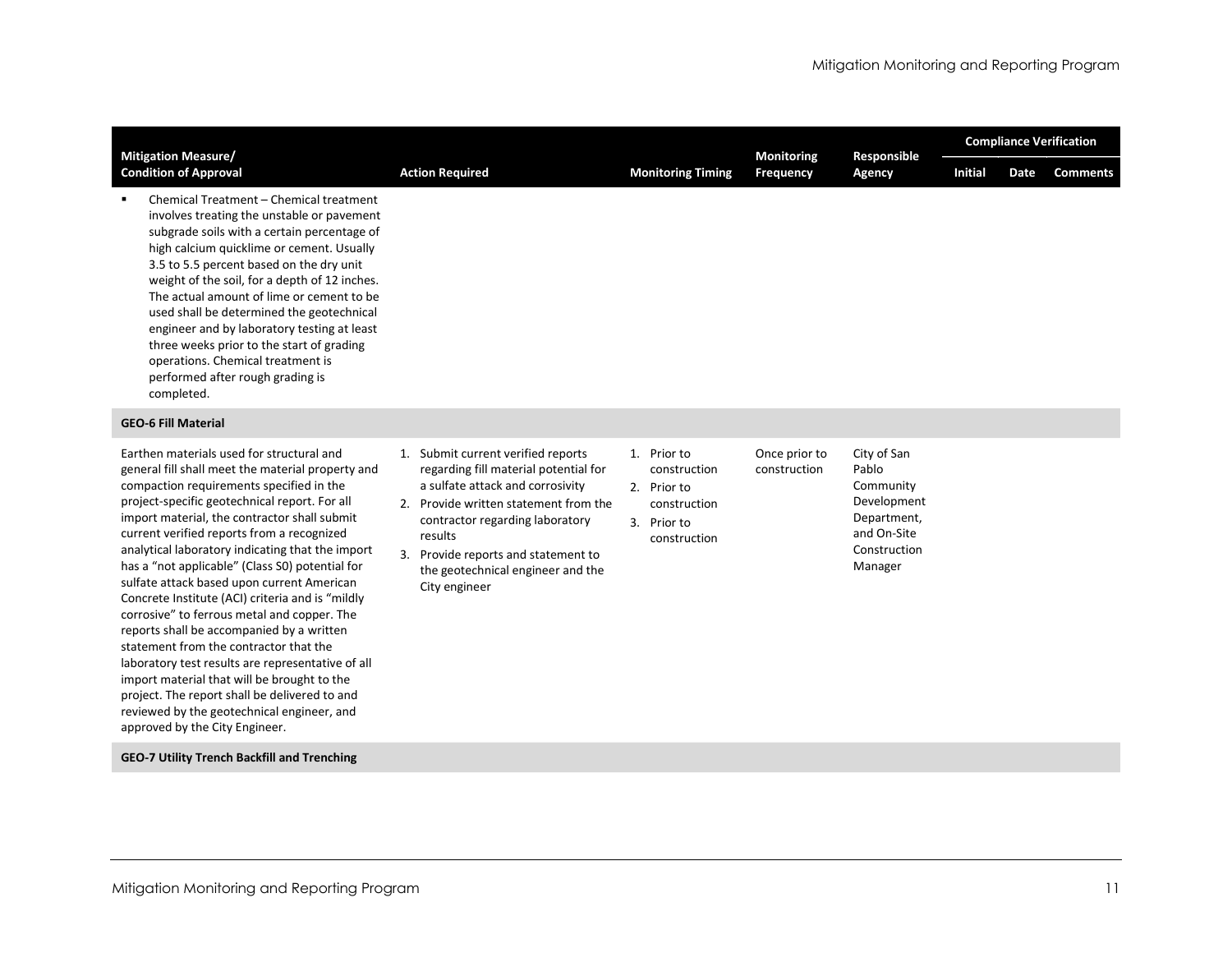| <b>Mitigation Measure/</b>                                                                                                                                                                                                                                                                                                                                                                                                                                                                                                                                                                                                                                                                                                                                                                                                                                                                                                                                                                                                                                                                                                                                                                                                                                                                                                                                                                                                                                                                                                                                                                                                                                                                                                                                                                                                                                                                                                                               |                                                                                                                                                                                                                                                                                                                                                                                                                                                                                                                                                                                                                                                           |                                                                                                                                                                                                | Monitoring                          | Responsible                                                                                               |                |      | <b>Compliance Verification</b> |  |  |
|----------------------------------------------------------------------------------------------------------------------------------------------------------------------------------------------------------------------------------------------------------------------------------------------------------------------------------------------------------------------------------------------------------------------------------------------------------------------------------------------------------------------------------------------------------------------------------------------------------------------------------------------------------------------------------------------------------------------------------------------------------------------------------------------------------------------------------------------------------------------------------------------------------------------------------------------------------------------------------------------------------------------------------------------------------------------------------------------------------------------------------------------------------------------------------------------------------------------------------------------------------------------------------------------------------------------------------------------------------------------------------------------------------------------------------------------------------------------------------------------------------------------------------------------------------------------------------------------------------------------------------------------------------------------------------------------------------------------------------------------------------------------------------------------------------------------------------------------------------------------------------------------------------------------------------------------------------|-----------------------------------------------------------------------------------------------------------------------------------------------------------------------------------------------------------------------------------------------------------------------------------------------------------------------------------------------------------------------------------------------------------------------------------------------------------------------------------------------------------------------------------------------------------------------------------------------------------------------------------------------------------|------------------------------------------------------------------------------------------------------------------------------------------------------------------------------------------------|-------------------------------------|-----------------------------------------------------------------------------------------------------------|----------------|------|--------------------------------|--|--|
| <b>Condition of Approval</b>                                                                                                                                                                                                                                                                                                                                                                                                                                                                                                                                                                                                                                                                                                                                                                                                                                                                                                                                                                                                                                                                                                                                                                                                                                                                                                                                                                                                                                                                                                                                                                                                                                                                                                                                                                                                                                                                                                                             | <b>Action Required</b>                                                                                                                                                                                                                                                                                                                                                                                                                                                                                                                                                                                                                                    | <b>Monitoring Timing</b>                                                                                                                                                                       | Frequency                           | Agency                                                                                                    | <b>Initial</b> | Date | <b>Comments</b>                |  |  |
| All trench excavations shall be made with<br>sufficient working space to permit construction<br>including backfill placement and compaction. If<br>utility trenches are backfilled with relatively<br>clean granular material, they shall be capped<br>with at least 18 inches of cementitious flowable<br>fill or cohesive fill in non-pavement areas and<br>areas outside of the building footprint to reduce<br>the infiltration and conveyance of surface water<br>through the trench backfill. Attempts shall also<br>be made to limit the amount of fine migration<br>into the clean granular material. A geotextile<br>fabric that is designed to prevent fines<br>migration in areas of contact between clean<br>granular material and fine-grained soils shall be<br>used. Clean granular fill shall be tracked or<br>tamped in place where possible in order to limit<br>the amount of future densification which may<br>cause localized settlements over time. Utility<br>trenches penetrating beneath the building shall<br>be effectively sealed to restrict water intrusion<br>and flow through the trenches, which could<br>migrate below the building. The trench shall<br>provide an effective trench plug that extends at<br>least 5 feet from the face of the building<br>exterior. The plug material shall consist of<br>cementitious flowable fill or low permeability<br>clay. The trench plug material shall be placed to<br>surround the utility line. If used, the clay trench<br>plug material shall be placed and compacted to<br>comply with the water content and compaction<br>recommendations for structural fill detailed in<br>the project-specific geotechnical report. If<br>chemical (lime) treatment of subgrade soils is<br>performed and occurs before utility<br>construction, Controlled Low Strength Material<br>(CLSM) or sand/cement slurry shall be used as<br>backfill material to cap utility trenches in | 1. Cap utility trenches when<br>appropriate<br>2. Seal trenches that penetrate<br>beneath the building<br>3. Provide an effective trench plug<br>that extends at least 5 feet from<br>the face of the building exterior<br>4. Utilize CLSM or sand/cement slurry<br>to cap utility trenches if chemical<br>treatment of subgrade soils is<br>performed<br>Compact trench backfill to the<br>5.<br>same or higher density if the trench<br>section is repaired to match the<br>original<br>6. The City engineer shall verify that<br>all utility trench backfill was<br>completed in compliance with this<br>mitigation measure and project<br><b>BMPs</b> | 1. During<br>construction<br>2. During<br>construction<br>3. During<br>construction<br>4. During<br>construction<br>5. During post<br>construction<br>trenching<br>6.<br>After<br>construction | During and<br>after<br>construction | City of San<br>Pablo<br>Community<br>Development<br>Department,<br>and On-Site<br>Construction<br>Manager |                |      |                                |  |  |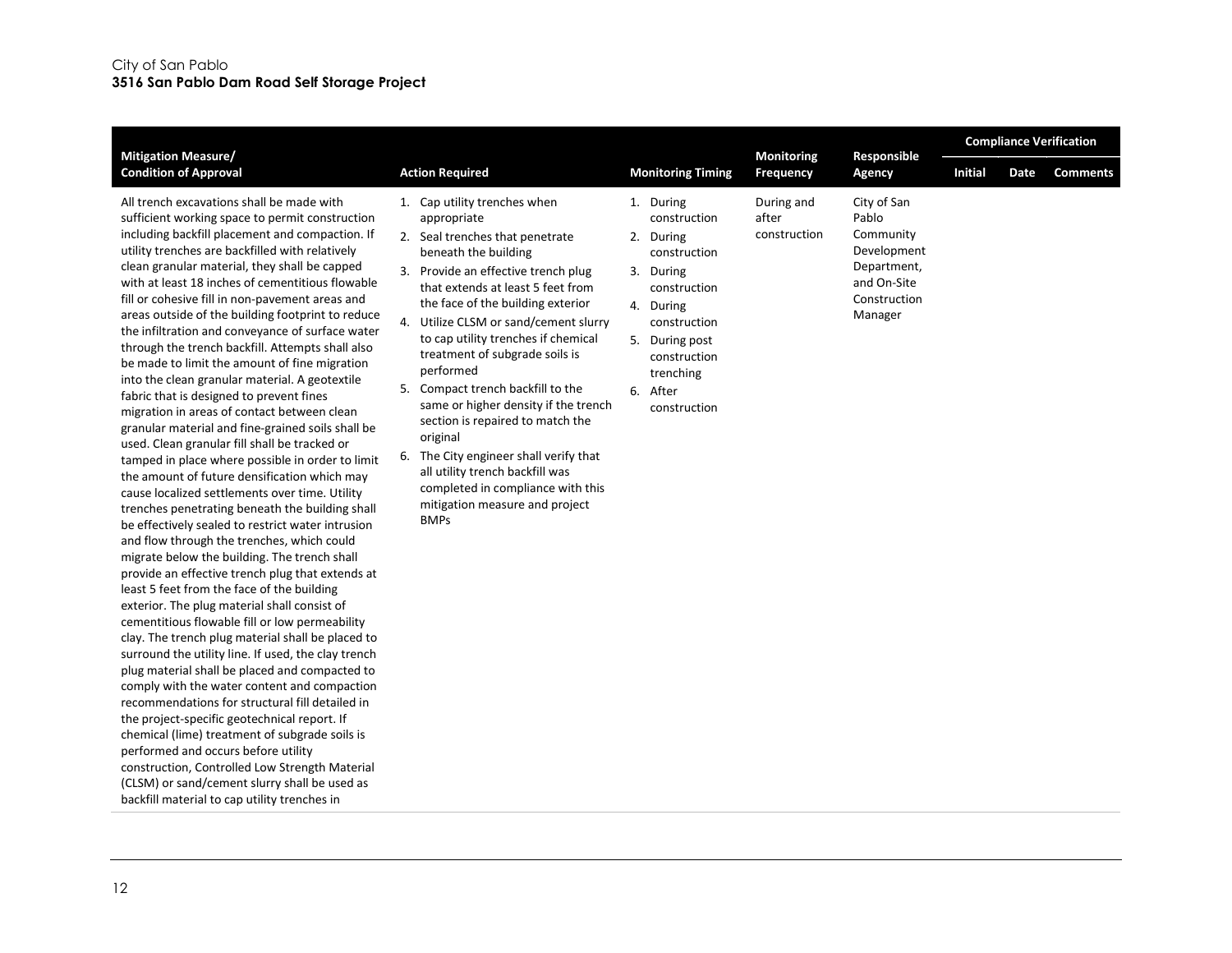| <b>Mitigation Measure/</b>                                                                                                                                                                                                                                                                                                                                                                                                                                                                                                                                                                                                                                                                                                                                                                                                                                                                                                                                                                                                                                                                                                                            |  |                          | <b>Monitoring</b> | Responsible | <b>Compliance Verification</b> |             |                 |  |  |
|-------------------------------------------------------------------------------------------------------------------------------------------------------------------------------------------------------------------------------------------------------------------------------------------------------------------------------------------------------------------------------------------------------------------------------------------------------------------------------------------------------------------------------------------------------------------------------------------------------------------------------------------------------------------------------------------------------------------------------------------------------------------------------------------------------------------------------------------------------------------------------------------------------------------------------------------------------------------------------------------------------------------------------------------------------------------------------------------------------------------------------------------------------|--|--------------------------|-------------------|-------------|--------------------------------|-------------|-----------------|--|--|
| <b>Condition of Approval</b><br><b>Action Required</b>                                                                                                                                                                                                                                                                                                                                                                                                                                                                                                                                                                                                                                                                                                                                                                                                                                                                                                                                                                                                                                                                                                |  | <b>Monitoring Timing</b> | <b>Frequency</b>  | Agency      | <b>Initial</b>                 | <b>Date</b> | <b>Comments</b> |  |  |
| pavement, hardscape, and building areas where<br>trenches have cut through the treated<br>subgrade. The thickness of the CLSM or slurry<br>shall be at least the thickness or depth of<br>chemically treated subgrade. Such areas<br>trenched through chemically treated soil shall<br>not be backfilled with aggregate base, native<br>soil, or chemically treated soil.<br>Post construction trenching through geogrid<br>reinforced pavement areas shall be<br>accomplished with conventional trenching<br>equipment. Repairs to the trenched section<br>shall be accomplished using a full structural<br>replacement of the displaced materials or with a<br>repaired section that is identical to the original<br>section. If the trench section is repaired to<br>match the original, the trench backfill shall be<br>compacted to the same or higher density and<br>the geogrid must be over-lapped a minimum 3-<br>inches at the proper geogrid elevation.<br>At the end of construction, the City Engineer<br>shall verify that all utility trench backfill was<br>completed in compliance with this mitigation<br>measure and project BMPs. |  |                          |                   |             |                                |             |                 |  |  |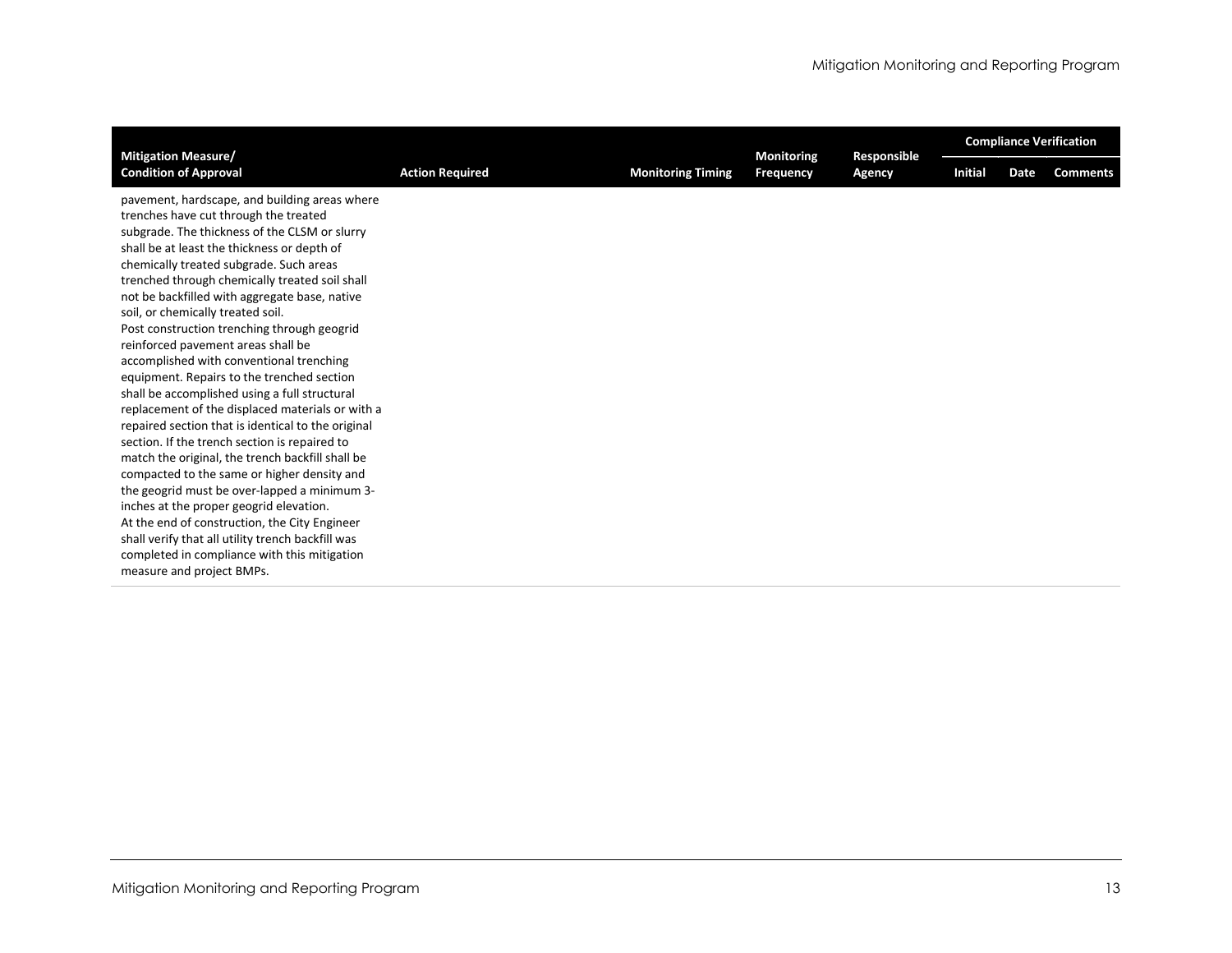| <b>Mitigation Measure/</b>                                                                                                                                                                                                                                                                                                                                                                                                                                                                                                                                                                                                                                                                                                                                                                                                                                                                                                                                                                                                                                                                                                                                                                                                                                                                                                                                                                                                                                                                                                                                                                                                                                                                                                                                                                                     |                                                                                                                                                                                                                                                                                                                                                                                                                                      |                                                                                                                               |                                     | <b>Monitoring</b><br>Responsible                                                                          | <b>Compliance Verification</b> |      |                 |  |
|----------------------------------------------------------------------------------------------------------------------------------------------------------------------------------------------------------------------------------------------------------------------------------------------------------------------------------------------------------------------------------------------------------------------------------------------------------------------------------------------------------------------------------------------------------------------------------------------------------------------------------------------------------------------------------------------------------------------------------------------------------------------------------------------------------------------------------------------------------------------------------------------------------------------------------------------------------------------------------------------------------------------------------------------------------------------------------------------------------------------------------------------------------------------------------------------------------------------------------------------------------------------------------------------------------------------------------------------------------------------------------------------------------------------------------------------------------------------------------------------------------------------------------------------------------------------------------------------------------------------------------------------------------------------------------------------------------------------------------------------------------------------------------------------------------------|--------------------------------------------------------------------------------------------------------------------------------------------------------------------------------------------------------------------------------------------------------------------------------------------------------------------------------------------------------------------------------------------------------------------------------------|-------------------------------------------------------------------------------------------------------------------------------|-------------------------------------|-----------------------------------------------------------------------------------------------------------|--------------------------------|------|-----------------|--|
| <b>Condition of Approval</b>                                                                                                                                                                                                                                                                                                                                                                                                                                                                                                                                                                                                                                                                                                                                                                                                                                                                                                                                                                                                                                                                                                                                                                                                                                                                                                                                                                                                                                                                                                                                                                                                                                                                                                                                                                                   | <b>Action Required</b>                                                                                                                                                                                                                                                                                                                                                                                                               | <b>Monitoring Timing</b>                                                                                                      | <b>Frequency</b>                    | Agency                                                                                                    | <b>Initial</b>                 | Date | <b>Comments</b> |  |
| <b>GEO-8 Foundation Preparation</b>                                                                                                                                                                                                                                                                                                                                                                                                                                                                                                                                                                                                                                                                                                                                                                                                                                                                                                                                                                                                                                                                                                                                                                                                                                                                                                                                                                                                                                                                                                                                                                                                                                                                                                                                                                            |                                                                                                                                                                                                                                                                                                                                                                                                                                      |                                                                                                                               |                                     |                                                                                                           |                                |      |                 |  |
| In areas of foundation excavations, the bearing<br>subgrade shall be evaluated under the direction<br>of the geotechnical engineer. If unanticipated<br>conditions are encountered, the geotechnical<br>engineer shall prescribe mitigation options. The<br>geotechnical engineer shall ensure that the site<br>follows the design parameters applicable for<br>shallow foundations as identified in the project-<br>specific geotechnical report. The footing<br>excavations shall be evaluated under the<br>direction of the geotechnical engineer. The base<br>of all foundation excavations shall be free of<br>water and loose soil, prior to placing concrete.<br>Concrete shall be placed soon after excavating<br>to reduce bearing soil disturbance. Care shall be<br>taken to prevent wetting or drying of the<br>bearing materials during construction.<br>Excessively wet or dry material or any<br>loose/disturbed material in the bottom of the<br>footing excavations shall be<br>removed/reconditioned before foundation<br>concrete is placed. To ensure foundations have<br>adequate support, special care shall be taken<br>when footings are located adjacent to trenches.<br>The bottom of such footings shall be at least 1<br>foot below an imaginary plane with an<br>inclination of 1.5 horizontal to 1.0 vertical<br>extending upward from the nearest edge of<br>adjacent trenches. If unsuitable bearing soils are<br>encountered at the base of the planned footing<br>excavations, the excavations shall be extended<br>deeper to suitable soils, and the footings could<br>bear directly on these soils at the lower level or<br>on lean concrete backfill placed in the<br>excavations. Over-excavation for structural fill<br>placement below footings shall be backfilled up | 1. Evaluate bearing subgrade in areas<br>of foundation excavations<br>2. Geotechnical engineer shall<br>prescribe mitigation measures if<br>unanticipated conditions are<br>encountered<br>3. Geotechnical engineer shall ensure<br>that the site follows applicable<br>design parameters for shallow<br>foundations<br>4. City engineer shall confirm<br>foundations were prepared in<br>compliance with this mitigation<br>measure | 1. During<br>construction<br>2. During<br>construction<br>3. During<br>construction<br>4. After<br>foundation<br>construction | During and<br>after<br>construction | City of San<br>Pablo<br>Community<br>Development<br>Department,<br>and On-Site<br>Construction<br>Manager |                                |      |                 |  |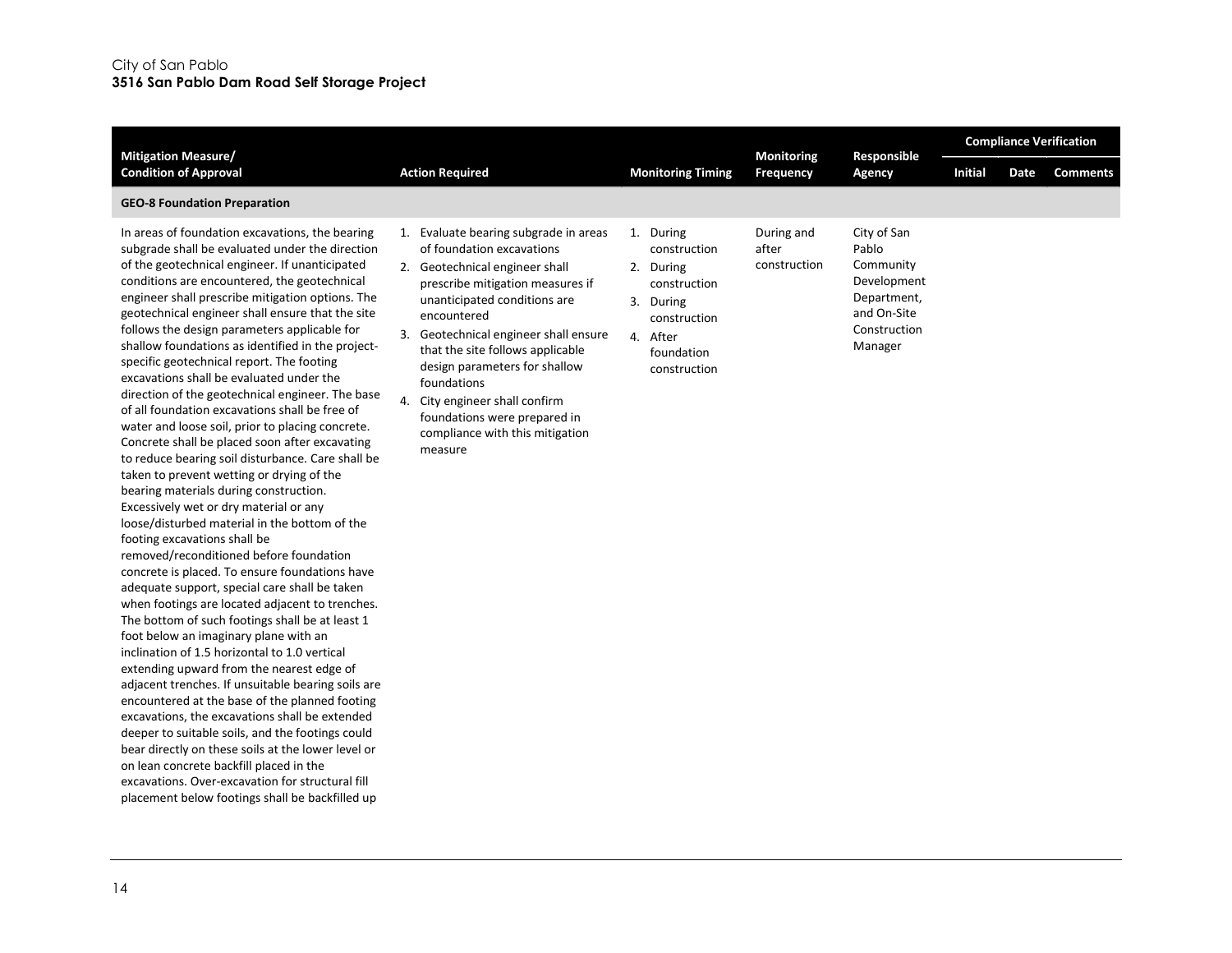| <b>Mitigation Measure/</b>                                                                                                                                                                                                                                                                                                                                                                                                                                                                                                                                                                                                                                                                                                                                                                     |                                                                                                                                                                                                                                                    |                                                                                           | <b>Monitoring</b>                                                      | Responsible                                                                                               | <b>Compliance Verification</b> |      |                 |
|------------------------------------------------------------------------------------------------------------------------------------------------------------------------------------------------------------------------------------------------------------------------------------------------------------------------------------------------------------------------------------------------------------------------------------------------------------------------------------------------------------------------------------------------------------------------------------------------------------------------------------------------------------------------------------------------------------------------------------------------------------------------------------------------|----------------------------------------------------------------------------------------------------------------------------------------------------------------------------------------------------------------------------------------------------|-------------------------------------------------------------------------------------------|------------------------------------------------------------------------|-----------------------------------------------------------------------------------------------------------|--------------------------------|------|-----------------|
| <b>Condition of Approval</b>                                                                                                                                                                                                                                                                                                                                                                                                                                                                                                                                                                                                                                                                                                                                                                   | <b>Action Required</b>                                                                                                                                                                                                                             | <b>Monitoring Timing</b>                                                                  | <b>Frequency</b>                                                       | Agency                                                                                                    | <b>Initial</b>                 | Date | <b>Comments</b> |
| to the footing base elevation, with LVC<br>structural fill placed as illustrated in the project-<br>specific geotechnical report. The City Engineer<br>shall confirm foundations were prepared in<br>compliance with this mitigation measure.                                                                                                                                                                                                                                                                                                                                                                                                                                                                                                                                                  |                                                                                                                                                                                                                                                    |                                                                                           |                                                                        |                                                                                                           |                                |      |                 |
| GEO-9 Lateral Earth Pressure Design                                                                                                                                                                                                                                                                                                                                                                                                                                                                                                                                                                                                                                                                                                                                                            |                                                                                                                                                                                                                                                    |                                                                                           |                                                                        |                                                                                                           |                                |      |                 |
| Backfill placed against structures shall consist of<br>LVC structural fill or low plasticity cohesive soils.<br>For the LVC structural fill values to be valid, the<br>fill backfill must extend out and up from the<br>base of the wall at an angle of at least 45 and 60<br>degrees from vertical for the active and passive<br>cases, respectively. Heavy equipment shall not<br>operate within a distance closer than the<br>exposed height of retaining or below grade<br>walls to prevent lateral pressures more than<br>those provided. Compaction of each lift<br>adjacent to a wall shall be accomplished with<br>hand-operated tampers for other lightweight<br>compactors. Prior to project approval, the City<br>Engineer shall review and approve construction<br>and site plans. | 1. Ensure proper fill backfill angle<br>2. Avoid operating heavy equipment<br>within a distance closer than the<br>exposed height of retaining or<br>below grade walls<br>3. The City engineer shall review and<br>approve construction site plans | 1. During<br>construction<br>2. During<br>construction<br>3. Prior to<br>construction     | Periodically<br>during<br>construction,<br>once before<br>construction | City of San<br>Pablo<br>Community<br>Development<br>Department,<br>and On-Site<br>Construction<br>Manager |                                |      |                 |
| <b>GEO-10 Subsurface Drainage</b>                                                                                                                                                                                                                                                                                                                                                                                                                                                                                                                                                                                                                                                                                                                                                              |                                                                                                                                                                                                                                                    |                                                                                           |                                                                        |                                                                                                           |                                |      |                 |
| A perforated rigid plastic drain line shall be<br>installed behind the base of walls and extends<br>below adjacent grade. The invert of a drain line<br>around a below-grade building area or exterior<br>retaining wall shall be placed near foundation<br>bearing level. The drain line shall be sloped to<br>provide positive gravity drainage to daylight or<br>to a sump pit and pump. The drain line shall be<br>surrounded by clean, free-draining granular<br>material having less than 5 percent passing the<br>No. 200 sieve, such as No. 57 aggregate. The<br>free-draining aggregate shall be encapsulated in                                                                                                                                                                      | 1. Install perforated rigid plastic drain<br>line with specified granular<br>material<br>2. Install a drain with collection pipe<br>at the bottom of walls<br>3. The City engineer shall review and<br>approval construction and site<br>plans     | 1. During<br>construction<br>2. During<br>construction<br>3. Prior to project<br>approval | During<br>construction,<br>once before<br>construction                 | City of San<br>Pablo<br>Community<br>Development<br>Department,<br>and On-Site<br>Construction<br>Manager |                                |      |                 |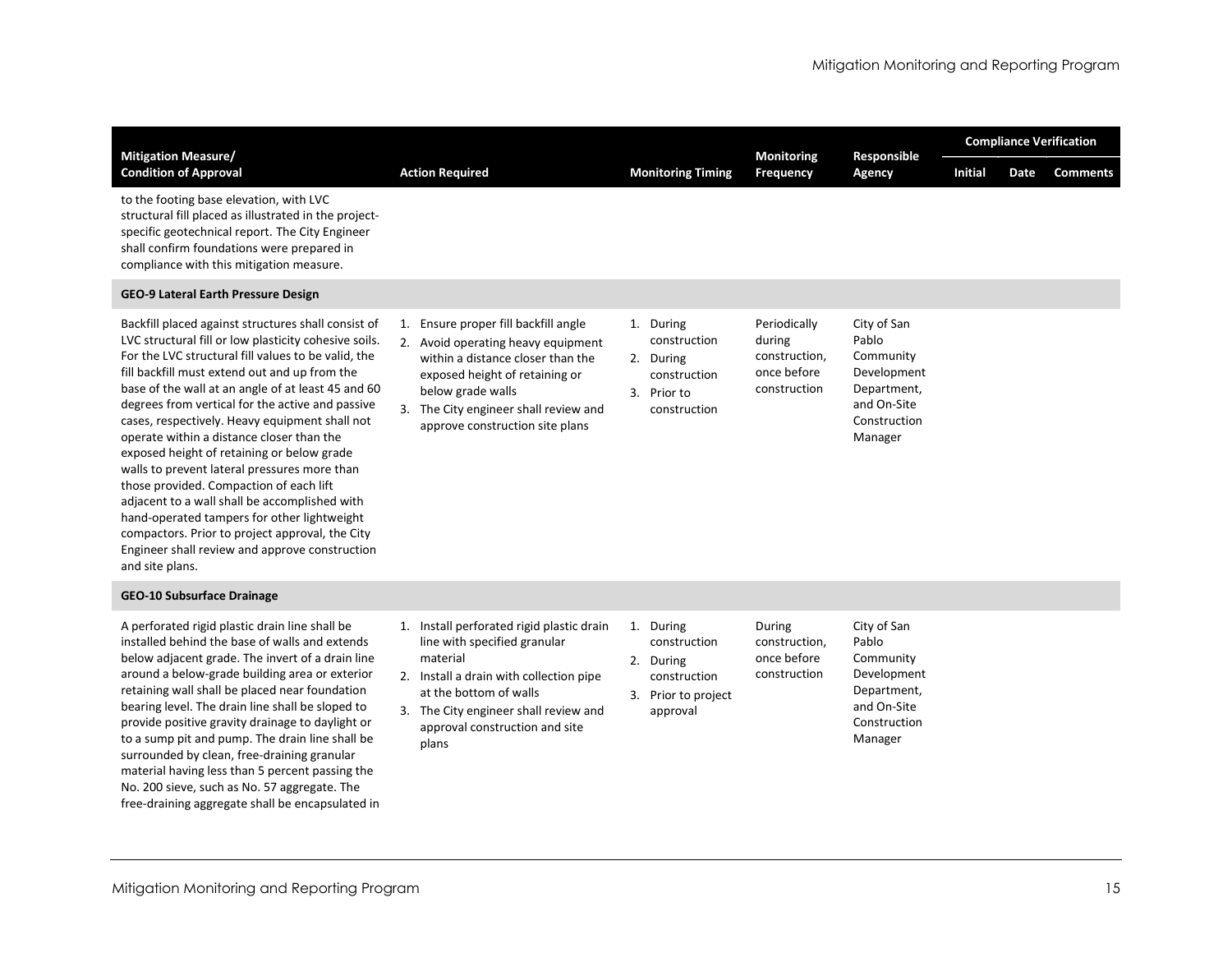| <b>Mitigation Measure/</b>                                                                                                                                                                                                                                                                                                                                                                                                                                                                                                                                                                                                                                                                                                                                                                                                                                                                                                                                                                                                                                                                                                                                                                                         |    |                                                                                                                                                                             |  | <b>Monitoring</b>                                                      |                                                      | Responsible   | <b>Compliance Verification</b>                                  |                |      |                 |
|--------------------------------------------------------------------------------------------------------------------------------------------------------------------------------------------------------------------------------------------------------------------------------------------------------------------------------------------------------------------------------------------------------------------------------------------------------------------------------------------------------------------------------------------------------------------------------------------------------------------------------------------------------------------------------------------------------------------------------------------------------------------------------------------------------------------------------------------------------------------------------------------------------------------------------------------------------------------------------------------------------------------------------------------------------------------------------------------------------------------------------------------------------------------------------------------------------------------|----|-----------------------------------------------------------------------------------------------------------------------------------------------------------------------------|--|------------------------------------------------------------------------|------------------------------------------------------|---------------|-----------------------------------------------------------------|----------------|------|-----------------|
| <b>Condition of Approval</b>                                                                                                                                                                                                                                                                                                                                                                                                                                                                                                                                                                                                                                                                                                                                                                                                                                                                                                                                                                                                                                                                                                                                                                                       |    | <b>Action Required</b>                                                                                                                                                      |  | <b>Monitoring Timing</b>                                               | Frequency                                            |               | Agency                                                          | <b>Initial</b> | Date | <b>Comments</b> |
| a filter fabric. The granular fill shall extend to<br>within 2 feet of final grade, where it shall be<br>capped with compacted cohesive fill to reduce<br>infiltration of surface water into the drain<br>system.<br>To control hydrostatic pressure behind the wall<br>a drain shall be installed at the bottom of the<br>wall with a collection pipe leading to a reliable<br>discharge. The drainage shall consist of either a<br>composite drain or a 12-inch-thick free draining<br>gravel blanket. Free draining gravel shall consist<br>of Caltrans Class II permeable material or 34 inch<br>clean gravel wrapped in Mirafi 140N filter fabric<br>or equivalent. The drainage shall extend from<br>the bottom of the wall to within 12 inches of the<br>top of the wall. The drainage shall be capped<br>with 12 inches of compacted cohesive soil. The<br>collection pipe shall be designed by the civil<br>engineer and shall be a minimum 4-inch<br>diameter perforated Schedule 40 PVC or ABS<br>drainpipe and shall slope to an existing drainage<br>system or to a positive gravity outlet. Prior to<br>project approval, the City Engineer shall review<br>and approve construction and site plans. |    |                                                                                                                                                                             |  |                                                                        |                                                      |               |                                                                 |                |      |                 |
| <b>GEO-11 Pavement Preparation</b>                                                                                                                                                                                                                                                                                                                                                                                                                                                                                                                                                                                                                                                                                                                                                                                                                                                                                                                                                                                                                                                                                                                                                                                 |    |                                                                                                                                                                             |  |                                                                        |                                                      |               |                                                                 |                |      |                 |
| Differential movement shall be considered by<br>the geotechnical engineer when planning the<br>development of pavement areas. Site drainage<br>shall be designed to compensate for differential<br>settlement in pavement areas. Long term                                                                                                                                                                                                                                                                                                                                                                                                                                                                                                                                                                                                                                                                                                                                                                                                                                                                                                                                                                         | 1. | Design site drainage to compensate<br>for differential settlement<br>2. Plan for long term maintenance for<br>pavement and drainage areas<br>adiacent to building entrances |  | 1. Prior to<br>construction<br>2. Prior to<br>construction<br>3 During | Periodically<br>prior to and<br>during<br>once after | construction, | City of San<br>Pablo<br>Community<br>Development<br>Department, |                |      |                 |

settlement in pavement areas. Long term maintenance shall be planned for in pavement and drainage areas adjacent to building entrances. the moisture content and density of the top 12 inches of the subgrade be evaluated and the pavement subgrades be proof rolled within two days prior to commencement of actual paving operations. Areas not in

- adjacent to building entrances
- 3. Perform R-Value testing following rough grading of the site on subgrade soils that will support pavements
- 4. Perform geogrid reinforcement or chemical treatment (alternative)
- 3. During

construction

and On-Site Construction Manager

- construction 4. During
- construction
- 5. During construction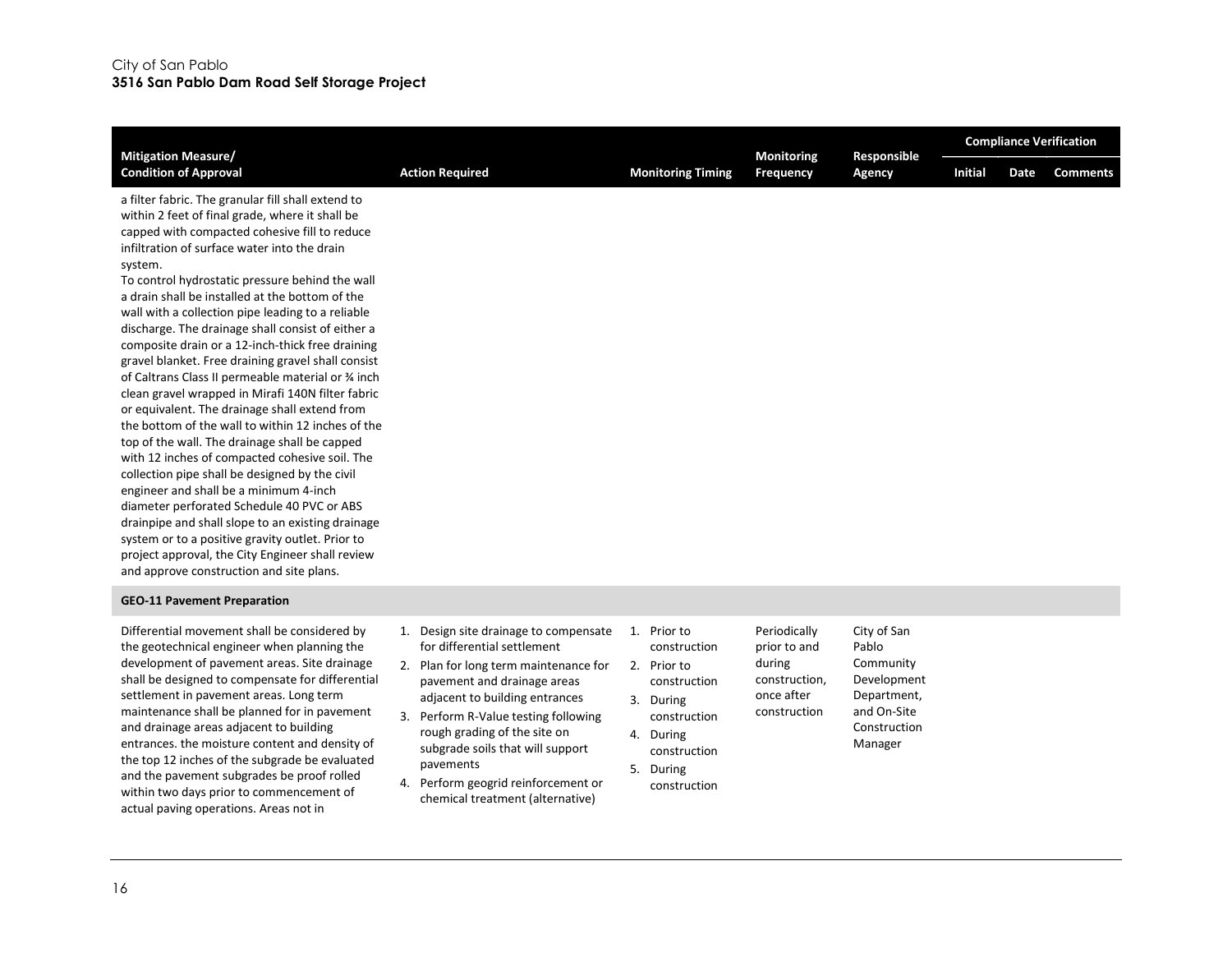| <b>Mitigation Measure/</b>                                                                                                                                                                                                                                                                                                                                                                                                                                                                                                                                                                                                                                                                                                                                                                                                                                                                                                                                                                                                                                                                                                                                                                                                                                                                                                                                                                                                                                                                                                                                                                                                                                                                                                                                                                                                                          |                                                                                                                                                                                                                                                                                                                            | <b>Monitoring Timing</b>                              | <b>Monitoring</b><br>Frequency | Responsible<br>Agency | <b>Compliance Verification</b> |      |                 |  |
|-----------------------------------------------------------------------------------------------------------------------------------------------------------------------------------------------------------------------------------------------------------------------------------------------------------------------------------------------------------------------------------------------------------------------------------------------------------------------------------------------------------------------------------------------------------------------------------------------------------------------------------------------------------------------------------------------------------------------------------------------------------------------------------------------------------------------------------------------------------------------------------------------------------------------------------------------------------------------------------------------------------------------------------------------------------------------------------------------------------------------------------------------------------------------------------------------------------------------------------------------------------------------------------------------------------------------------------------------------------------------------------------------------------------------------------------------------------------------------------------------------------------------------------------------------------------------------------------------------------------------------------------------------------------------------------------------------------------------------------------------------------------------------------------------------------------------------------------------------|----------------------------------------------------------------------------------------------------------------------------------------------------------------------------------------------------------------------------------------------------------------------------------------------------------------------------|-------------------------------------------------------|--------------------------------|-----------------------|--------------------------------|------|-----------------|--|
| <b>Condition of Approval</b>                                                                                                                                                                                                                                                                                                                                                                                                                                                                                                                                                                                                                                                                                                                                                                                                                                                                                                                                                                                                                                                                                                                                                                                                                                                                                                                                                                                                                                                                                                                                                                                                                                                                                                                                                                                                                        | <b>Action Required</b>                                                                                                                                                                                                                                                                                                     |                                                       |                                |                       | <b>Initial</b>                 | Date | <b>Comments</b> |  |
| compliance with the required ranges of<br>moisture or density shall be moisture<br>conditioned and recompacted. Particular<br>attention shall be paid to high traffic areas that<br>were rutted and disturbed earlier and to areas<br>where backfilled trenches are located. Areas<br>where unsuitable conditions are located shall be<br>repaired by removing and replacing the<br>materials with properly compacted fills. After<br>proof rolling and repairing deep subgrade<br>deficiencies, the entire subgrade shall be<br>scarified and developed to provide a uniform<br>subgrade for pavement construction. Areas that<br>appear severely desiccated following site<br>stripping may require further undercutting and<br>moisture conditioning. If a significant<br>precipitation event occurs after the evaluation<br>or if the surface becomes disturbed, the<br>subgrade shall be reviewed by qualified<br>personnel immediately prior to paving. The<br>subgrade shall be in its finished form at the time<br>of the final review. Additional R-Value testing<br>shall be performed following rough grading of<br>the site on the subgrade soils that will<br>ultimately support proposed pavements in<br>order to determine if a more favorable R-Value<br>result may be used in design reducing planning<br>pavement sections.<br>As an alternative to conventional pavement<br>sections, reinforcing the pavement sections with<br>geogrid or chemical treatment of the subgrade<br>soils may be performed to improve their<br>physical support characteristics and reduce the<br>pavement section. Geogrid shall be placed<br>directly on the subgrade below the aggregate<br>base layer. Adjacent rolls of geogrid shall be<br>overlapped a minimum of 1 foot. Soft subgrade<br>conditions may require up to 3 feet of overlap at | 5. Chemically treat pavement<br>subgrade soils<br>6. Place an adequate number of<br>longitudinal and transverse control<br>joints in rigid pavement in<br>accordance with ACI and/or<br><b>AASHTO</b> requirements<br>7. City engineer shall conduct a site<br>visit to confirm construction was<br>completed as specified | 6. During<br>construction<br>7. After<br>construction |                                |                       |                                |      |                 |  |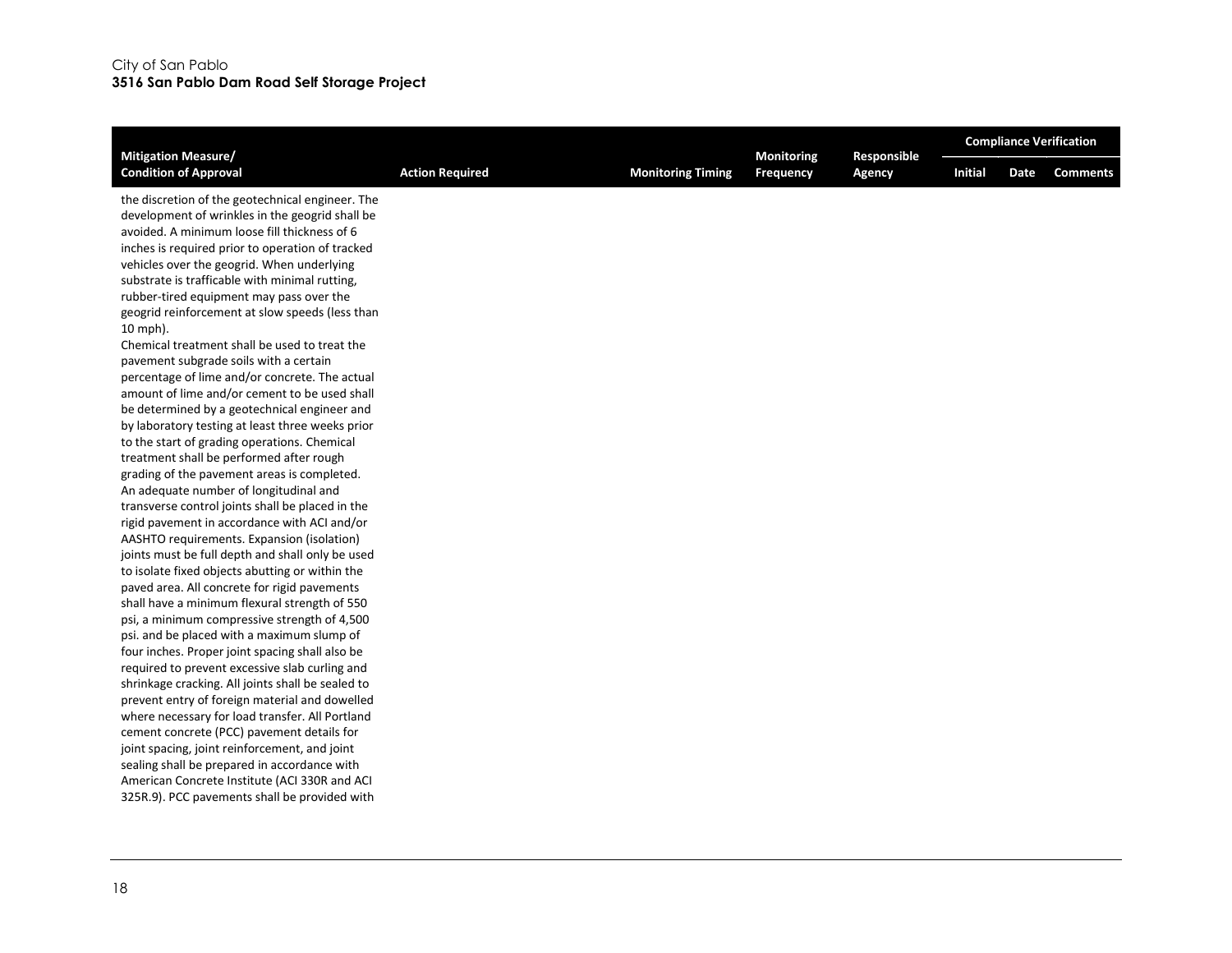| <b>Mitigation Measure/</b>                                                                                                                                                                                                                                                                                                                                                                                                                                                                                                                                                                                                                                                                                                                                                                                                                                                                                                                                                                                                                                                        |                        |                          | <b>Monitoring</b> | Responsible | <b>Compliance Verification</b> |      |                 |  |  |
|-----------------------------------------------------------------------------------------------------------------------------------------------------------------------------------------------------------------------------------------------------------------------------------------------------------------------------------------------------------------------------------------------------------------------------------------------------------------------------------------------------------------------------------------------------------------------------------------------------------------------------------------------------------------------------------------------------------------------------------------------------------------------------------------------------------------------------------------------------------------------------------------------------------------------------------------------------------------------------------------------------------------------------------------------------------------------------------|------------------------|--------------------------|-------------------|-------------|--------------------------------|------|-----------------|--|--|
| <b>Condition of Approval</b>                                                                                                                                                                                                                                                                                                                                                                                                                                                                                                                                                                                                                                                                                                                                                                                                                                                                                                                                                                                                                                                      | <b>Action Required</b> | <b>Monitoring Timing</b> | <b>Frequency</b>  | Agency      | <b>Initial</b>                 | Date | <b>Comments</b> |  |  |
| mechanically reinforced joints (doweled or<br>keyed) in accordance with ACI 330R. Where<br>practical, early-entry cutting of crack-control<br>joints in PCC pavements. Cutting of the concrete<br>in its "green" state typically reduces the<br>potential for micro cracking of the pavements<br>prior to the crack control joints being formed,<br>compared to cutting the joints after the<br>concrete has fully set. Micro-cracking of<br>pavements may lead to crack formation in<br>locations other than the sawed joints, and/or<br>reduction of fatigue life of the pavement.<br>Thickened edges shall be used along outside<br>edges of concrete pavements. Edge thickness<br>shall be at least 2 inches thicker than concrete<br>pavement thickness and taper to the actual<br>concrete pavement thickness 36 inches inward<br>from the edge. Integral curbs may be used in<br>lieu of thickened edges. At the end of<br>construction, the City Engineer shall conduct a<br>site visit to confirm that construction was<br>completed as specified in construction plans. |                        |                          |                   |             |                                |      |                 |  |  |

#### GEO-12 Pavement Drainage

Pavements shall be sloped to provide rapid drainage of surface water. The pavement subgrade shall be graded to provide positive drainage within the granular base section. Appropriate sub-drainage or connection to a suitable daylight outlet shall be provided to remove water from the granular subbase. The pavement surfacing, and adjacent sidewalks shall be sloped to provide rapid drainage of surface water. Water shall not be allowed to pond on or adjacent to these grade-supported slabs, since this could saturate the subgrade and contribute to premature pavement or slab deterioration. In areas where pavement

- 1. Grade and slope pavement subgrade to provide rapid drainage of surface water
- 2. Prevent water from ponding on or adjacent to grade-supported slabs
- 3. The City engineer shall review and approve the site grading and drainage plan
- 4. The City engineer shall inspect the site to ensure grading and the drainage plan were adequately executed

1. During construction

grading

- 2. During construction,
- construction 3. Prior to project during
- approval 4. After site
- periodically construction, once after site Community Development Department, and On-Site Construction Manager

City of San Pablo

Once before

grading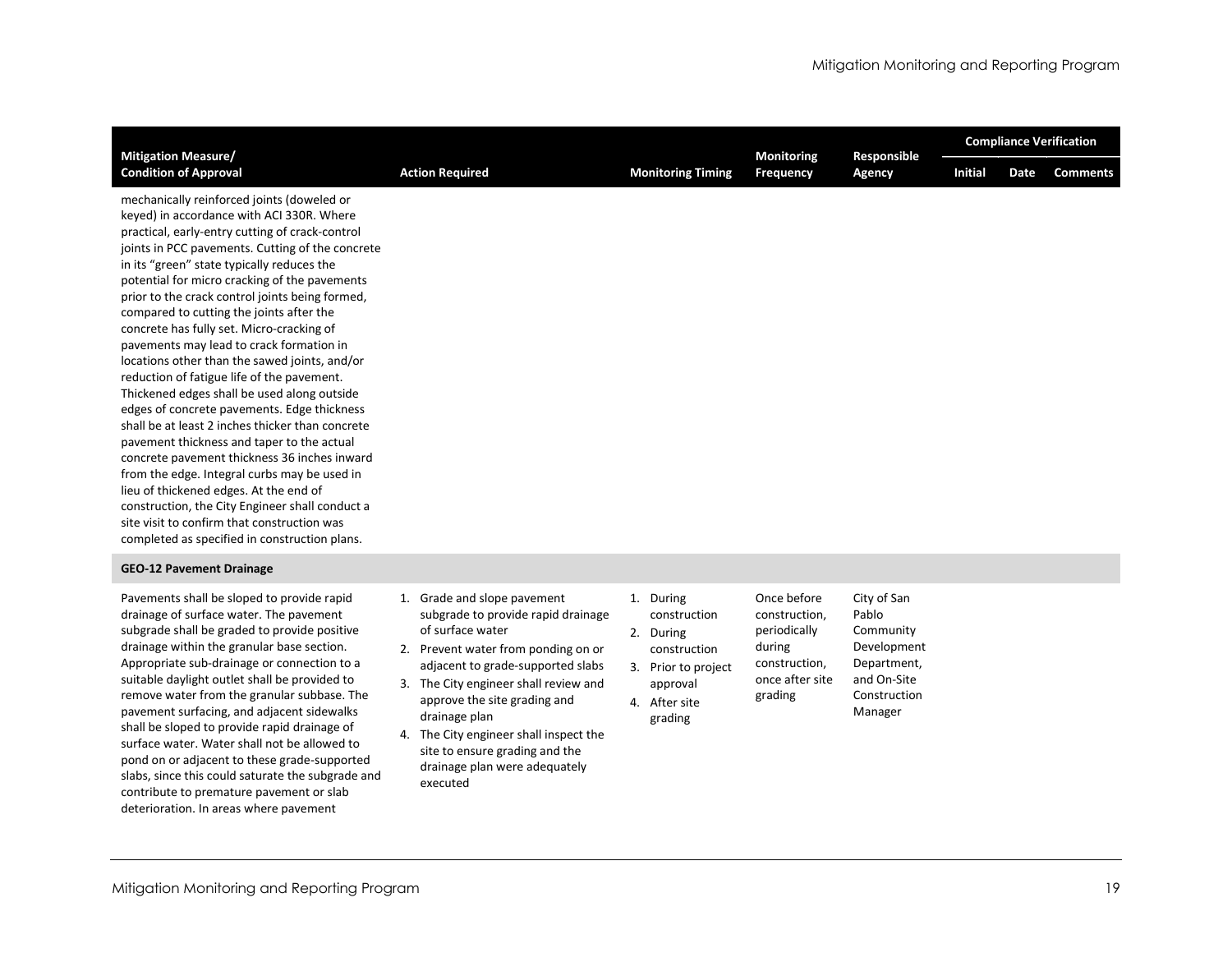| <b>Mitigation Measure/</b>                                                                                                                                                                                                                                                                                                                                                                                                                                                                                                                                                                                                                                                                                                                                                                                                                                                                     |                                                                            |                                     | <b>Monitoring</b>             | Responsible                   | <b>Compliance Verification</b> |      |                 |  |  |
|------------------------------------------------------------------------------------------------------------------------------------------------------------------------------------------------------------------------------------------------------------------------------------------------------------------------------------------------------------------------------------------------------------------------------------------------------------------------------------------------------------------------------------------------------------------------------------------------------------------------------------------------------------------------------------------------------------------------------------------------------------------------------------------------------------------------------------------------------------------------------------------------|----------------------------------------------------------------------------|-------------------------------------|-------------------------------|-------------------------------|--------------------------------|------|-----------------|--|--|
| <b>Condition of Approval</b>                                                                                                                                                                                                                                                                                                                                                                                                                                                                                                                                                                                                                                                                                                                                                                                                                                                                   | <b>Action Required</b>                                                     | <b>Monitoring Timing</b>            | <b>Frequency</b>              | Agency                        | <b>Initial</b>                 | Date | <b>Comments</b> |  |  |
| sections abut bioswales, curb shall intercept<br>water infiltration below the pavement section.<br>Prior to project approval, the City Engineer shall<br>review and approve the site grading and<br>drainage plan. Upon completion of site grading,<br>the City Engineer shall inspect the site to ensure<br>grading and drainage plan was adequately<br>executed.                                                                                                                                                                                                                                                                                                                                                                                                                                                                                                                             |                                                                            |                                     |                               |                               |                                |      |                 |  |  |
| <b>GEO-13 Preventative Maintenance</b>                                                                                                                                                                                                                                                                                                                                                                                                                                                                                                                                                                                                                                                                                                                                                                                                                                                         |                                                                            |                                     |                               |                               |                                |      |                 |  |  |
| The applicant's civil engineer shall consider the<br>following recommendations in the design and<br>layout of pavements:<br>Final grade adjacent to paved areas should<br>slope down from the edges at a minimum<br>2 percent.<br>Subgrade and pavement surfaces should<br>have a minimum 2 percent slope to<br>promote proper surface drainage.<br>Install below pavement drainage systems<br>surrounding areas anticipated for frequent<br>wetting.<br>Install joint sealant and seal cracks<br>$\blacksquare$<br>immediately.<br>Seal all landscaped areas in or adjacent to<br>٠<br>pavements to reduce moisture migration<br>to subgrade soils.<br>Place compacted, low permeability backfill<br>٠<br>against the exterior side of curb and<br>gutter.<br>Place curb, gutter and/or sidewalk directly<br>on clay subgrade soils rather than on<br>unbound granular base course materials. | 1. Consider recommendations<br>regarding design and layout of<br>pavements | 1. Prior to project<br>construction | Once prior to<br>construction | Applicant's<br>civil engineer |                                |      |                 |  |  |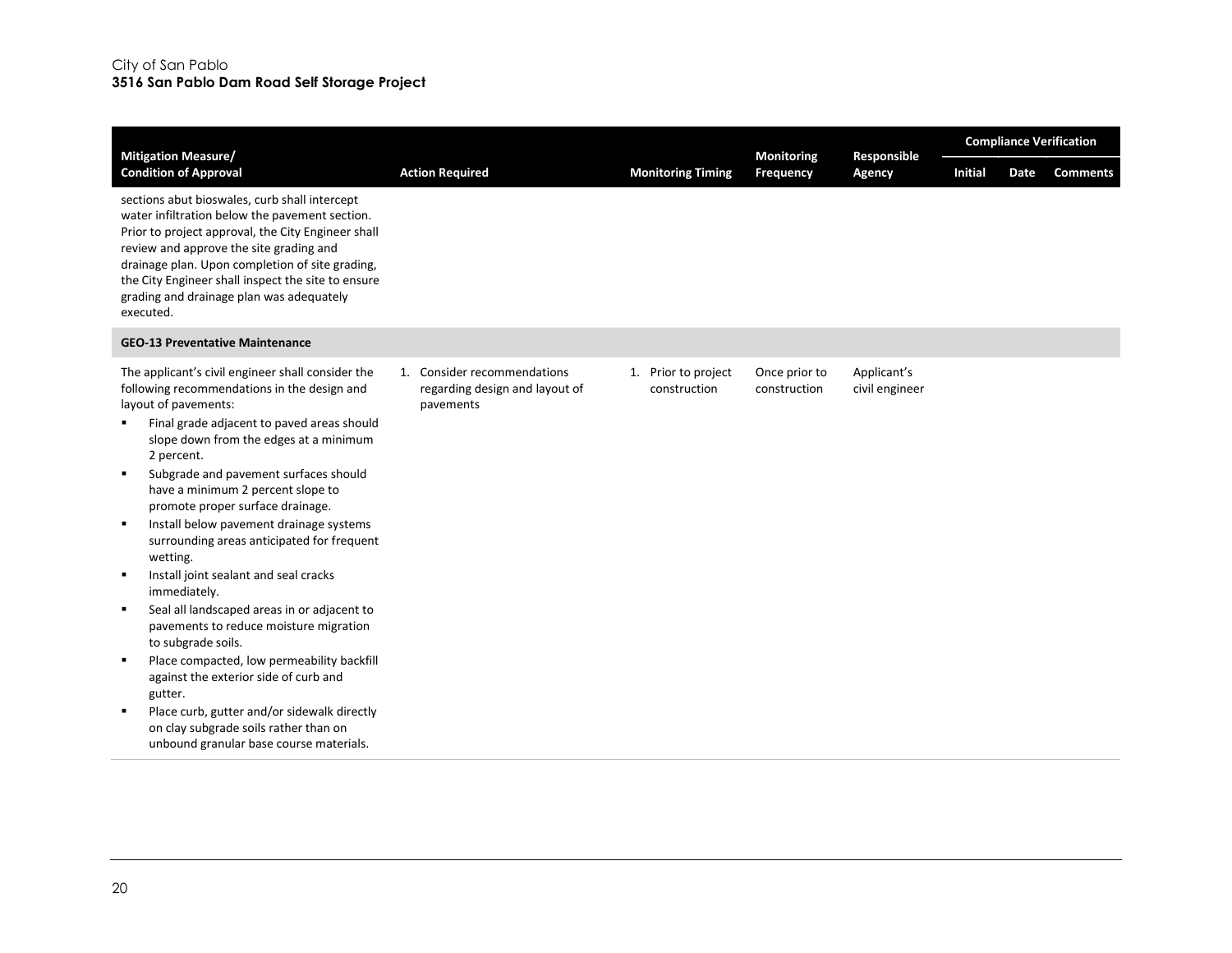|                                                                                                                                                                                                                                                                                                                                                                                                                                                                                                                                                                                                                                                                                                                                                                                                                                                                                |                                                                                                                                                                                                                                                            |                                                                                                                                                               | <b>Monitoring</b>                      |                                                                                                           | <b>Compliance Verification</b> |      |                 |  |
|--------------------------------------------------------------------------------------------------------------------------------------------------------------------------------------------------------------------------------------------------------------------------------------------------------------------------------------------------------------------------------------------------------------------------------------------------------------------------------------------------------------------------------------------------------------------------------------------------------------------------------------------------------------------------------------------------------------------------------------------------------------------------------------------------------------------------------------------------------------------------------|------------------------------------------------------------------------------------------------------------------------------------------------------------------------------------------------------------------------------------------------------------|---------------------------------------------------------------------------------------------------------------------------------------------------------------|----------------------------------------|-----------------------------------------------------------------------------------------------------------|--------------------------------|------|-----------------|--|
| <b>Mitigation Measure/</b><br><b>Condition of Approval</b>                                                                                                                                                                                                                                                                                                                                                                                                                                                                                                                                                                                                                                                                                                                                                                                                                     | <b>Action Required</b>                                                                                                                                                                                                                                     | <b>Monitoring Timing</b>                                                                                                                                      | <b>Frequency</b>                       | Responsible<br>Agency                                                                                     | Initial                        | Date | <b>Comments</b> |  |
| GEO-14 Unanticipated Discovery of Paleontological Resources                                                                                                                                                                                                                                                                                                                                                                                                                                                                                                                                                                                                                                                                                                                                                                                                                    |                                                                                                                                                                                                                                                            |                                                                                                                                                               |                                        |                                                                                                           |                                |      |                 |  |
| In the event an unanticipated fossil discovery is<br>made during the course of project development,<br>construction activity shall be halted within 50<br>feet of the fossil, and a qualified professional<br>paleontologist shall be notified and retained to<br>evaluate the discovery, determine its<br>significance, and determine if additional<br>mitigation or treatment is warranted. Work in<br>the area of the discovery will resume once the<br>find is properly documented and authorization<br>is given to resume construction work. Any<br>significant paleontological resources found<br>during construction monitoring shall be<br>prepared, identified, analyzed, and permanently<br>curated in an approved regional museum<br>repository under the oversight of the qualified<br>paleontologist, and reported to the City after<br>construction is complete. | Halt construction within 50 feet of<br>1.<br>encountered fossil<br>Notify and retain a qualified<br>profession paleontologist to<br>evaluate the discovery<br>Only resume work once the find is<br>3.<br>properly documented and<br>authorization is given | 1. During<br>construction<br>2. After discovery<br>of fossil<br>After fossil is<br>3.<br>properly<br>document or<br>additional<br>mitigation is<br>determined | Periodically<br>during<br>construction | City of San<br>Pablo<br>Community<br>Development<br>Department,<br>and On-Site<br>Construction<br>Manager |                                |      |                 |  |

#### Noise

#### NOI-1 Construction Noise Reduction

The project applicant shall reduce construction noise levels at the adjacent residences to 65 dBA L<sub>eq</sub> (one-hour) or less and at the adjacent commercial uses to 70 dBA Leq (one-hour) or less through the following measures:

- 1. Temporary noise barriers and/or blankets with a minimum height of 8 feet shall be constructed along the western, eastern, and northern project site boundaries. The temporary noise barriers and/or blankets may be constructed of material with a minimum weight of 2 pounds per square foot with no gaps or perforations. Temporary noise barriers and/or blankets
- 1. Construct temporary noise barriers
- 2. Utilize electric equipment where feasible
- 3. Provide a sign with a telephone number that can receive noise complaints
- 4. City code enforcement or designated inspector shall confirm compliance with parts 1 through 3 of this measure
- 5. Address noise complaints and provide a report to the City

1. Prior to construction 2. During construction

during

- 3. Prior to and during construction
- 4. Prior to demolition or grading activities

5. In a timely manner after Prior to and demolition, grading, and other noisy construction. City of San Pablo Community Development Department, and On-Site Construction Manager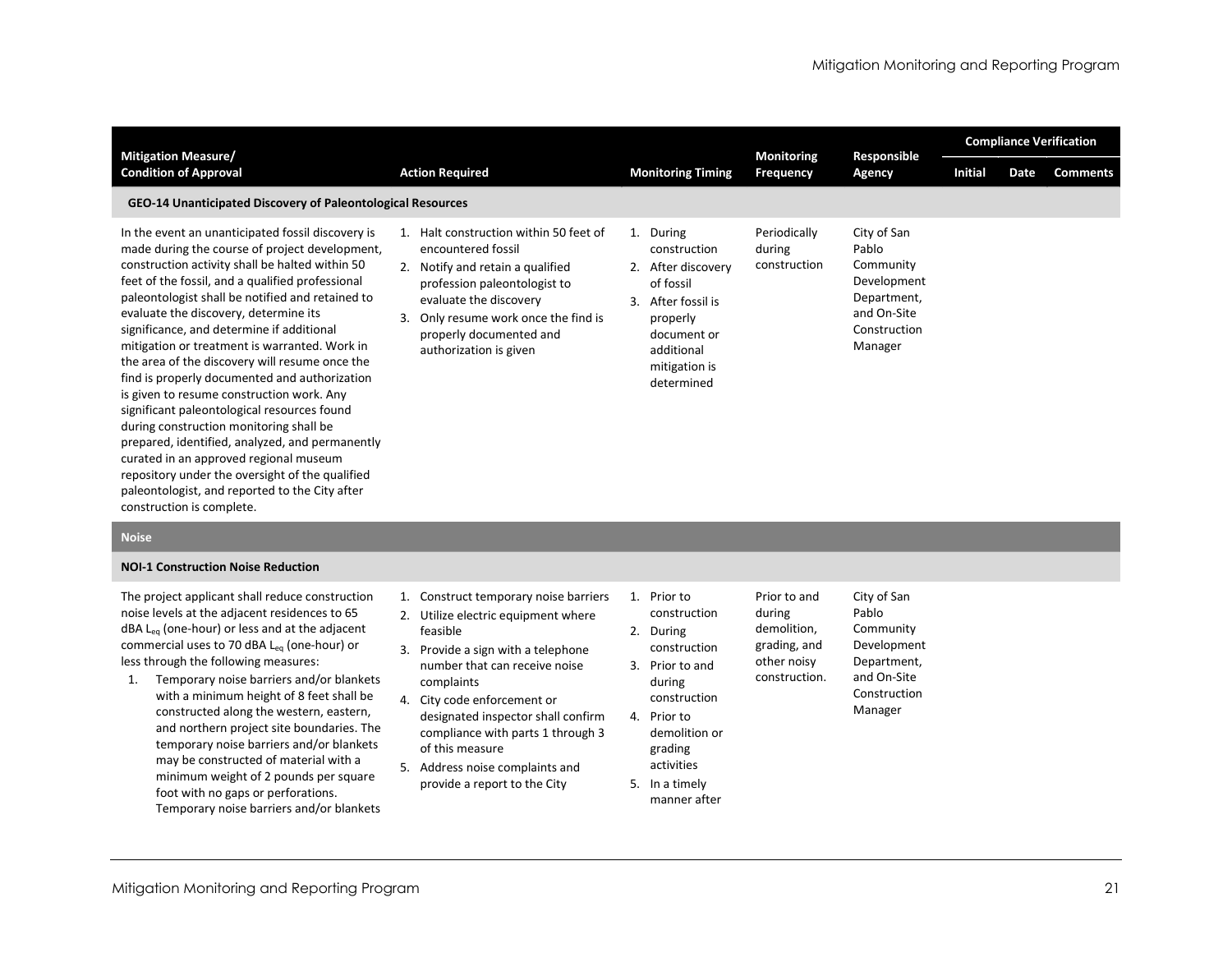| <b>Mitigation Measure/</b>   |                                                                                                                                                                                                                                                                                                                                                                                                                                                                                                                                                                                                                                           |                        |                                | <b>Monitoring</b> | Responsible | <b>Compliance Verification</b> |      |                 |  |  |
|------------------------------|-------------------------------------------------------------------------------------------------------------------------------------------------------------------------------------------------------------------------------------------------------------------------------------------------------------------------------------------------------------------------------------------------------------------------------------------------------------------------------------------------------------------------------------------------------------------------------------------------------------------------------------------|------------------------|--------------------------------|-------------------|-------------|--------------------------------|------|-----------------|--|--|
| <b>Condition of Approval</b> |                                                                                                                                                                                                                                                                                                                                                                                                                                                                                                                                                                                                                                           | <b>Action Required</b> | <b>Monitoring Timing</b>       | Frequency         | Agency      | <b>Initial</b>                 | Date | <b>Comments</b> |  |  |
|                              | may be constructed of, but not limited to,<br>5/8-inch plywood, 5/8-inch oriented<br>strand board, and hay bales.                                                                                                                                                                                                                                                                                                                                                                                                                                                                                                                         |                        | receiving a<br>noise complaint |                   |             |                                |      |                 |  |  |
| 2.                           | Electrically powered equipment instead<br>of internal combustion equipment shall<br>be used where feasible.                                                                                                                                                                                                                                                                                                                                                                                                                                                                                                                               |                        |                                |                   |             |                                |      |                 |  |  |
| 3.<br>level.                 | A sign shall be provided at the yard<br>entrance, or other conspicuous location,<br>that includes a telephone number for<br>project information, and a procedure<br>where a field engineer/construction<br>manager shall respond to and investigate<br>noise complaints and take corrective<br>action, if necessary, in a timely manner.<br>The sign shall have a minimum dimension<br>of 48 inches wide by 24 inches high. The<br>sign shall be placed 5 feet above ground                                                                                                                                                               |                        |                                |                   |             |                                |      |                 |  |  |
| 4.                           | City code enforcement or designated<br>inspector shall confirm compliance with<br>parts (1) and (3) of this Mitigation<br>Measure prior to the initiation of<br>demolition or grading activities.                                                                                                                                                                                                                                                                                                                                                                                                                                         |                        |                                |                   |             |                                |      |                 |  |  |
| 5.                           | If a noise complaint(s) is registered, the<br>contractor shall retain a City-approved<br>noise consultant to conduct noise<br>measurements at the use(s) that<br>registered the complaint. The noise<br>measurements shall be conducted for a<br>minimum of one hour and shall include<br>one-minute intervals. The consultant shall<br>prepare a letter report summarizing the<br>measurements and potential measures to<br>reduce noise levels to the maximum<br>extent feasible. The letter report shall<br>include all measurement and calculation<br>data used in determining impacts and<br>resolutions. The letter report shall be |                        |                                |                   |             |                                |      |                 |  |  |